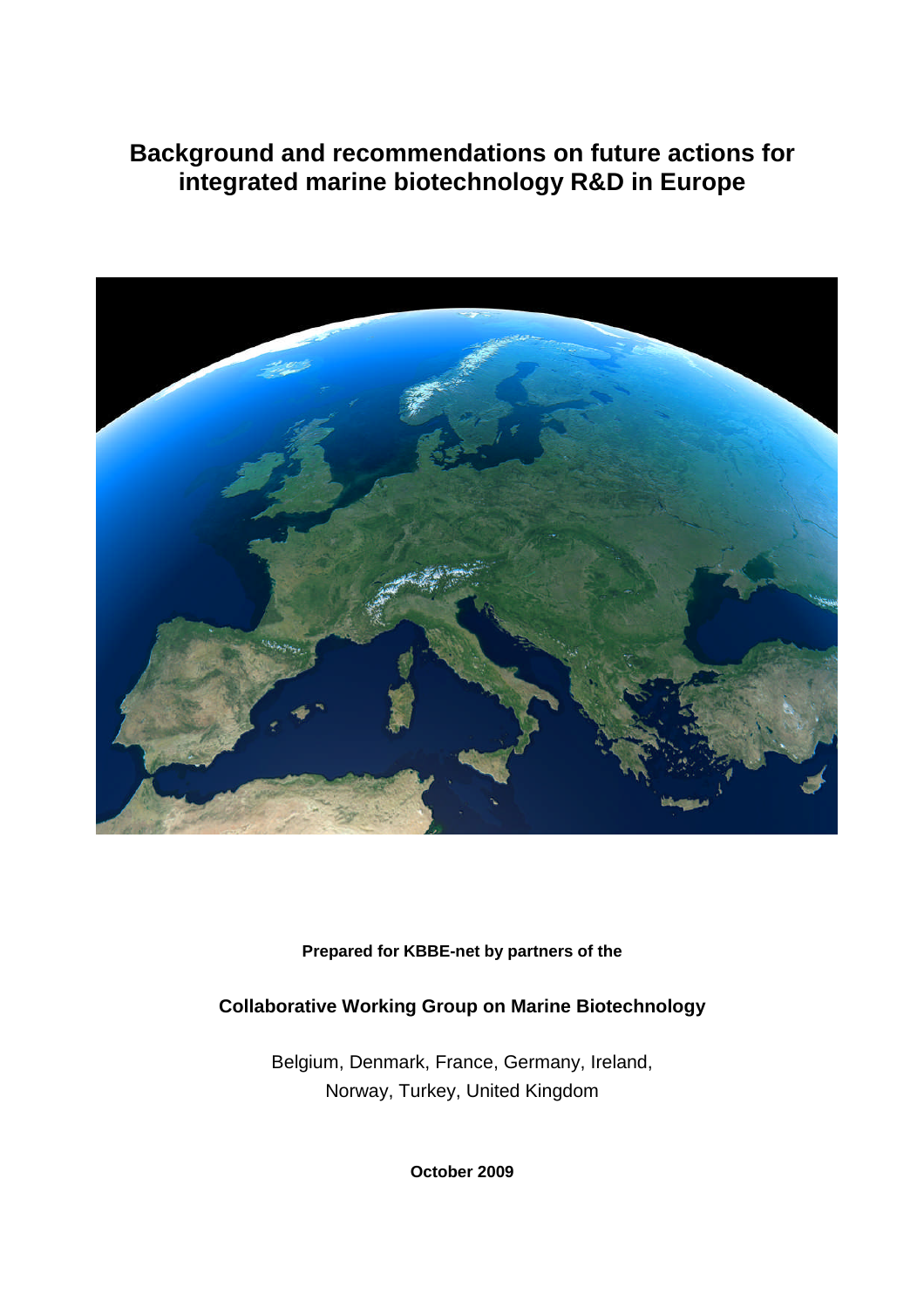# **CONTENT**

| 5. Identified common themes and areas with potential for collaborations  7         |  |
|------------------------------------------------------------------------------------|--|
|                                                                                    |  |
|                                                                                    |  |
|                                                                                    |  |
|                                                                                    |  |
|                                                                                    |  |
|                                                                                    |  |
| Appendix 2 - FP6 and FP7 Research Projects in the area of Marine Biotechnology  16 |  |
|                                                                                    |  |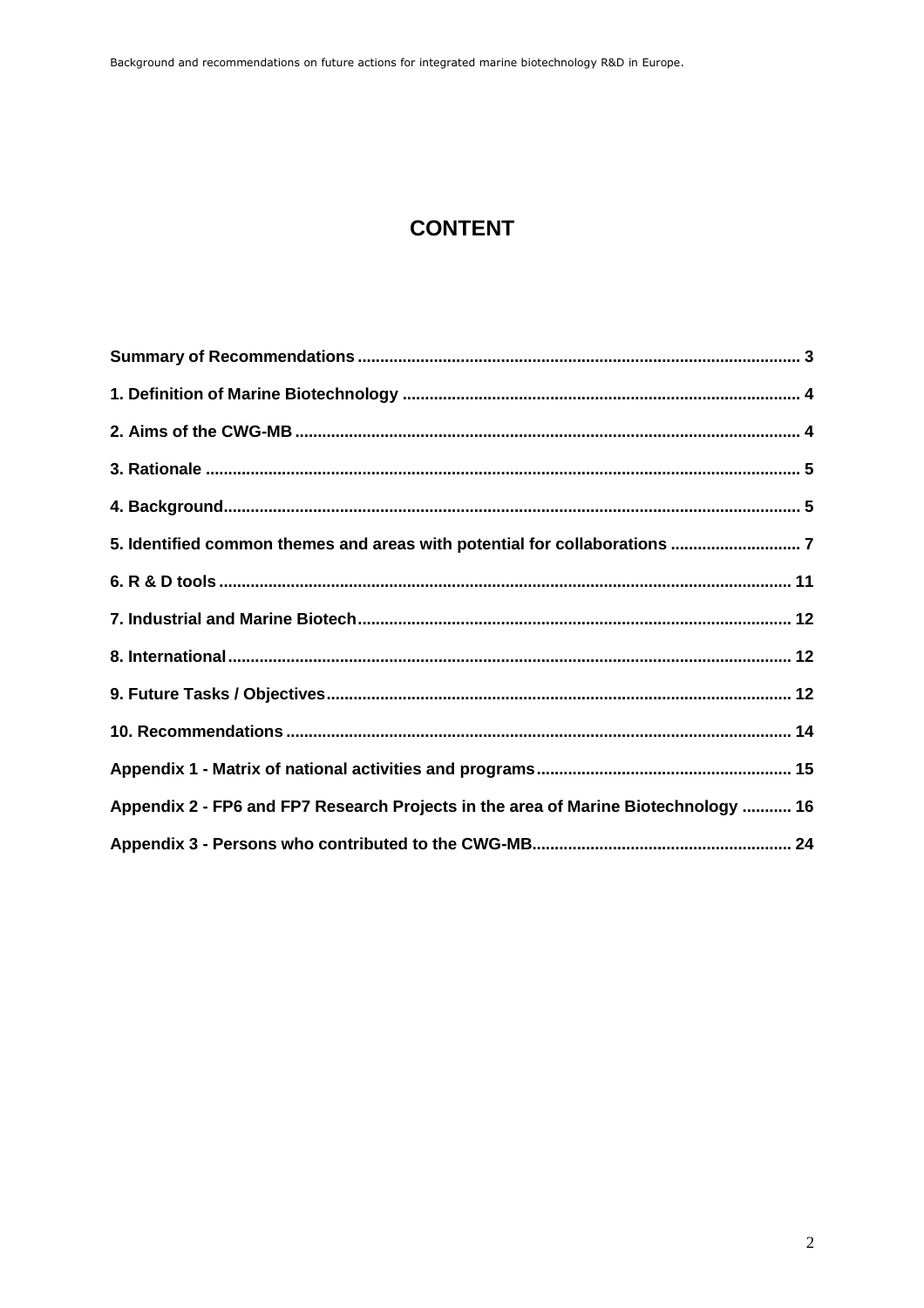## <span id="page-2-0"></span>**Summary of Recommendations**

In this paper the Coordinated Working Group on Marine Biotechnology (CWG-MB) reports the outcome of activities as initiated by the KBBE-net in August 2008. An inventory of ongoing and planned activities and fields of interest revealed substantial overlap in some areas and more scattered interests in others. Four specific areas of activity have been identified as those most likely to benefit from a co-ordinated approach as envisaged in this paper, giving possibilities for development on a fully-transeuropean scale. These are:

- **Marine bioprospecting/biodiscovery** although different partners fill this with different content, there is a common interest in developing all aspects of this field in co-operations between academic and industrial stakeholders, to accelerate the transition to green chemistry, nutrition and pharmaceuticals based on marine biodiversity.
- Robust, biotechnology-based state of the art **R&D tools** and infrastructures tailored for marine biotechnology are emphasised as necessary factors to achieve the goals set within marine biotechnology, including reference marine organisms and systems, and the application of 'omics' to fields as diverse as disease management, biodiscovery, climate change understanding and mitigation and environmental bioremediation.
- **Molecular aquaculture** given the need to establish sustainable aquaculture industries with a need for expanded protein and fat production, yet avoid pressures on land-use from conventional agriculture, it is increasingly pressing to accelerate advanced aquaculture using biotechnologies for selection, feeding and management of farmed and wild species. Especially by best practice in applying genomics knowledge and integrating this better with understanding of growth physiology, other biological parameters and management of the wild stocks.
- **Biomass production** for bioenergy and fine chemicals at the moment in its infancy but the subject of tremendous interest and funding. Technological and efficiency challenges that cannot be met by uncoordinated work and funding in the European context exists, especially in the areas of production and transformation as well as use.

The CWG-MB recommends the development of priority setting that may serve as input for future work programs, common calls and networking in the framework program.

Financial support of future CWG-MB activities is likely to stimulate a continued evolution of a transeuropean community and effort to help develop biotechnology based on marine organisms – marine biotechnology.

This support and the resulting co-ordination activities would assist existing and forthcoming research projects in this area to maximise their value and outputs, allow productive linkage between the relevant activities of existing European platforms that focus on achieving the KBBE targets of the Lisbon agenda and identify and make best use of international cooperation.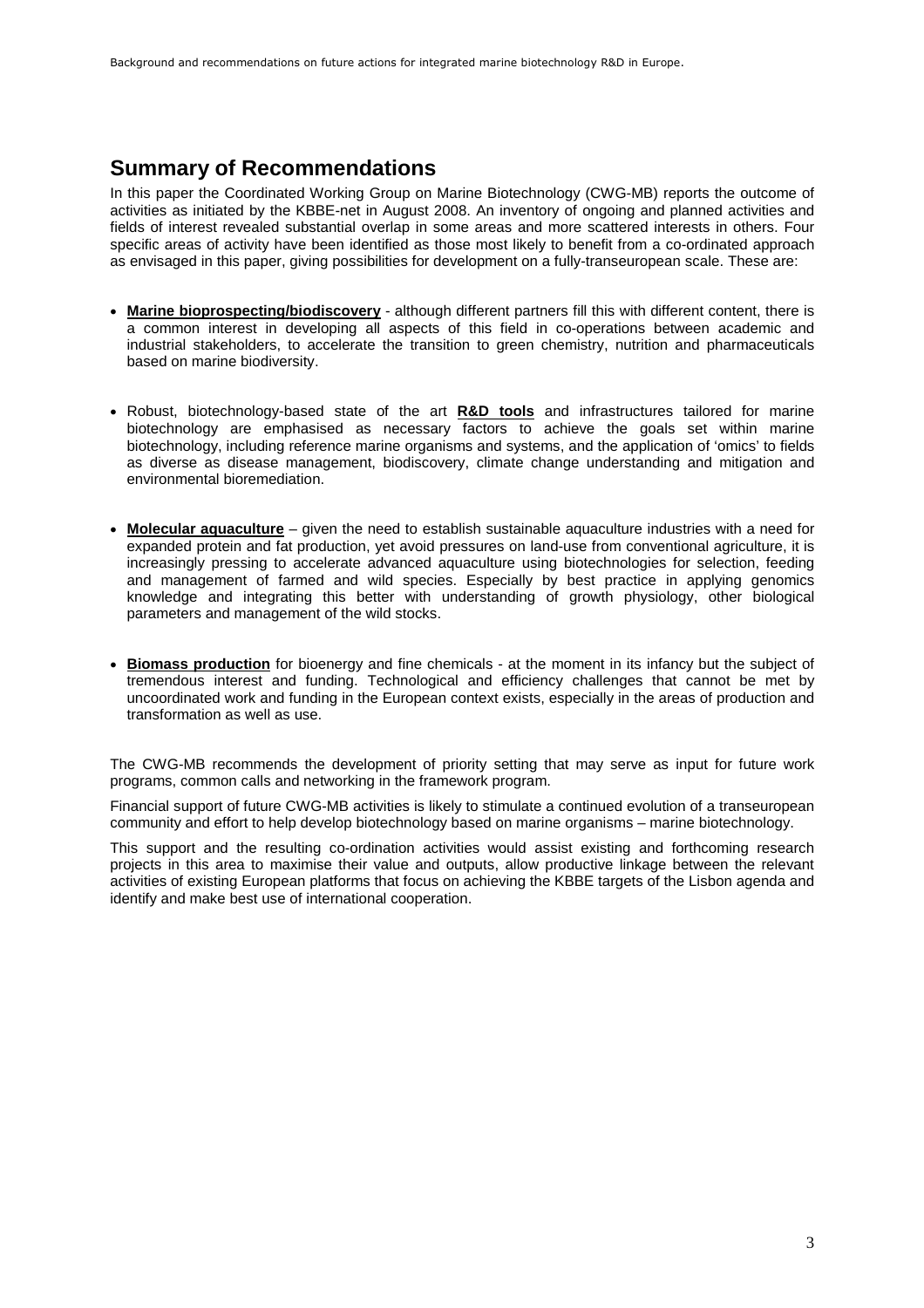## <span id="page-3-0"></span>**1. Definition of Marine Biotechnology**

### **OECD - definition of biotechnology:**

*"The application of science and technology to living organisms, as well as parts, products and models thereof, to alter living or non-living materials for the production of knowledge, goods and services"* [1](#page-3-2) .

The provisional single definition of biotechnology is deliberately broad, and the list of biotechnology techniques functions as an interpretative guideline to the single definition.

**In the case of marine biotechnology,** the living organisms are derived from marine sources.

Marine biotechnology has a horizontal scope encompassing very different applications, for all of which the marine environment is providing the resources.

We will introduce the term *"molecular aquaculture"* to describe aquaculture activities relevant within the scope of marine biotechnology as laid out above.

## <span id="page-3-1"></span>**2. Aims of the CWG-MB**

The CWG-MB was set-up in the realm of the KBBE-NET to stimulate the development of marine biotechnology in Europe and to advise the KBBE-NET on Marine Biotechnology related challenges and opportunities.

**The main aim of the CWG-MB** is to identify priority actions and desired scientific, technological and economic impacts/objectives of common interest, in order to contribute to building a world ranking capability in marine biotechnology research in the European Research Area that could subsequently stimulate and enhance the European biotechnology and bioscience based industries and contribute to the Knowledge Based Bio Economy (KBBE).

To this end, the CWG-MB has considered a range of potential tasks and more specific objectives and deliverables which it could address, depending on the willingness of the participating countries/members, the available funding and time.

For this paper the CWG-MB has focussed on developing an inventory of the participating countries' priorities within marine biotechnology activities, as expressed in strategies and/or research programmes and projects to identify common themes and areas with potential for collaborations (appendix 1). This multistate study responds to policy requests in identifying specific areas of research, insights to applications for marine biotechnology as well as an overview of the status of marine biotechnology research in Europe.

<span id="page-3-2"></span><sup>&</sup>lt;sup>1</sup> http://www.oecd.org/document/42/0,3343,en\_2649\_34537\_1933994\_1\_1\_1\_37437,00.html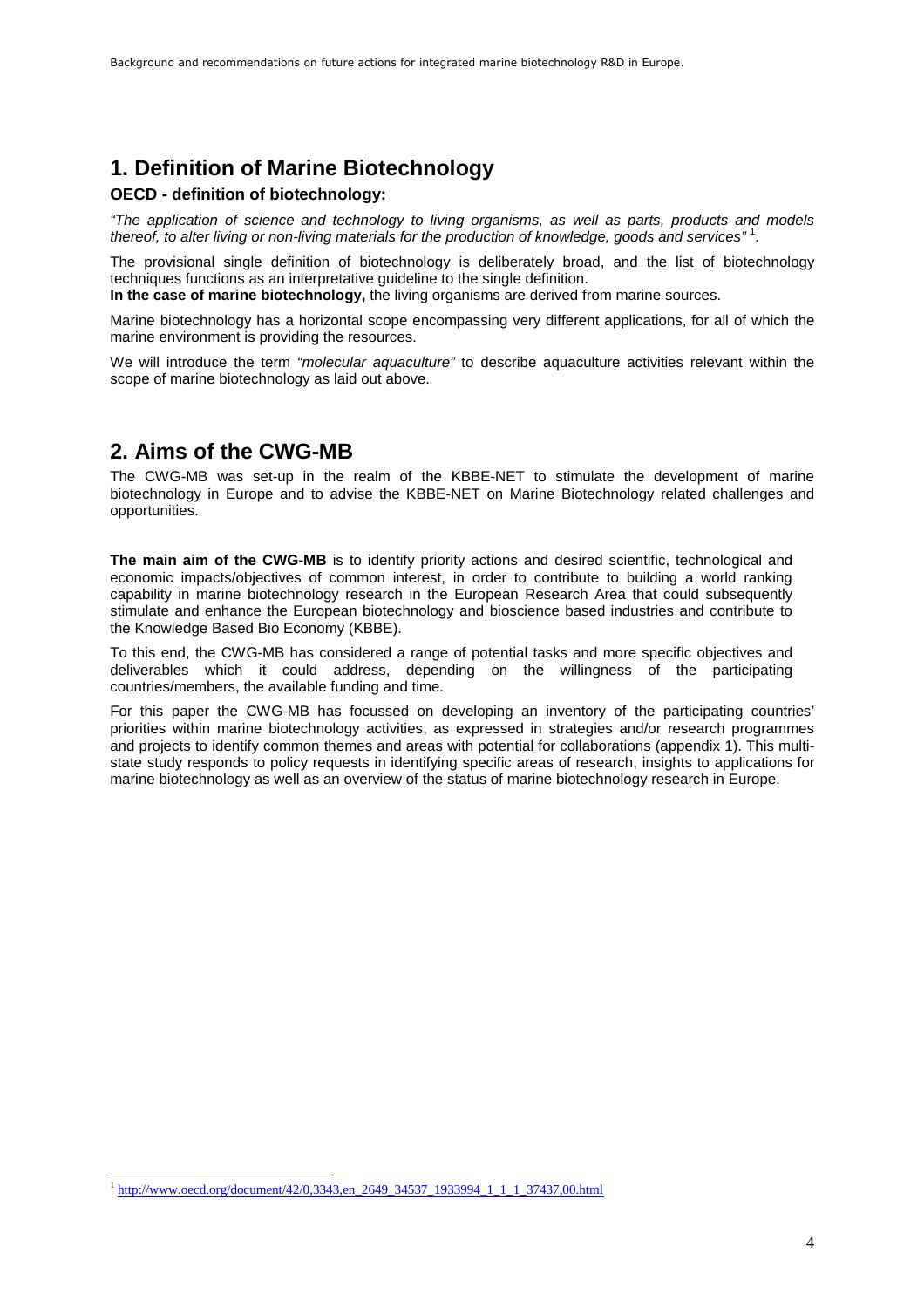The CWG-MB has built on earlier initiatives in the field of Marine Biotechnology taking into account relevant inputs from different national and international fora and in turn provides its outputs, suggestions and recommendations to all relevant fora. It will among others serve as input to the European Science Foundation's Marine Board Working Group on Marine Biotechnology which is to publish its updated Position Paper on Marine Biotechnology in the fall of 2010.

The CWG-MB has the ambition of establishing a Strategic Research Agenda including recommendations for suitable instruments to implement the SRA, which could be a stepwise operational plan. Such an SRA may in addition serve as input for national programs.

## <span id="page-4-0"></span>**3. Rationale**

The marine environment constitutes a major part (71%) of the earth's surface and accounts for more than 90% of the biosphere. Whilst we have a good basic understanding of the food chains in the oceans, marine resources for new applications stay largely uninvestigated. The world's oceans represent diverse environmental niches, and have a large impact on our climate.

Europe has a 70.000 km coastline along two oceans and 4 seas: the Atlantic and Arctic Oceans, the Baltic, the North Sea, the Mediterranean, and the Black Sea. The EU's maritime regions account for some 40% of its GDP and population.

Marine biotechnology utilises biological resources for the production of goods and services or modifies marine organisms for improved properties. These activities can affect the natural environment and sustainable use and social acceptance of this huge and fairly under-exploited pool of resources for biobased production and biotechnology, is high on the policy agenda  $^2$  $^2$ .

While the field of marine biotechnology represents a large potential for European added value, the current level of collaborative research is not sufficient. Collaborative and interdisciplinary cooperation and networking which includes basic research bringing together marine biology, physiology of marine plants and animals, taxonomy, microbiology, biotechnology, nanotechnology, systems biology, bioinformatics, toxicology, -omics technologies and chemistry. This will lead to new application in fields such as drug discovery, novel foods and food ingredients, bio-remediation, biomaterials, aqua- and agriculture, diagnostics, production processes, bioenergy etc. Europe should focus and strengthen its effort in the area of marine biotechnology in order to find competitive niches. Sufficient attention should be given to sustainable exploitation of the uniqueness of Europe's marine biosphere and the understanding of its biodiversity and natural heritages.

Interest in and focus on marine biotechnology has gradually been growing and gaining momentum in Europe. It largely stems from the need to meet growing demands that cannot be satisfied from terrestrial sources alone. A second reason is the unique biodiversity that is found in oceans: not only 21 of the 33 invertebrate phyla are unique to the oceans, but most of the marine microorganisms are still unknown and the corresponding resources remain untapped for biotechnology. Moreover, environmental conditions found in marine environments are radically different from those of terrestrial ones, with unique ranges of ionic concentrations, temperatures, pressures and organism interactions. Not only are such niches likely to yield diverse microbial communities: these organisms are also likely to possess uniquely diverse genetic, biochemical and physiological characteristics.

## <span id="page-4-1"></span>**4. Background**

While a number of publications have highlighted the importance of marine biotechnology and its potential to make a significant contribution to sustainable development on all fronts, including social, economic and environmental, it is only now that a concerted effort is being made to develop an initiative that seeks to take action on many of the issues identified, to directly prioritise marine biotechnology, raise its profile, and contribute to the establishment of the Knowledge Based BioEconomy (KBBE). This should in turn influence the EU research agenda. Ongoing FP6 and FP7 research projects in the area of marine biotechnology are shown in appendix 2.

The **ESF Marine Board published a Position paper in20[01](#page-4-3) [3](#page-4-3)** that highlighted the potential of marine biotechnology and the recent advances made in the field, and articulated a vision and strategy for marine

<span id="page-4-3"></span><span id="page-4-2"></span> $^2$  Framework Programme 7, A European Strategy for Marine Research as part of the Action Plan of the Integrated Maritime Policy for the EU <sup>3</sup>http://www.esf.org/index.php?eID=tx\_ccdamdl\_file&p[file]=4379&p[dl]=1&p[pid]=3830&p[site]=European%20Science%20Foun dation&p[t]=1255870999&hash=91a0083a31bc89d63536760cc23fadb8&l=en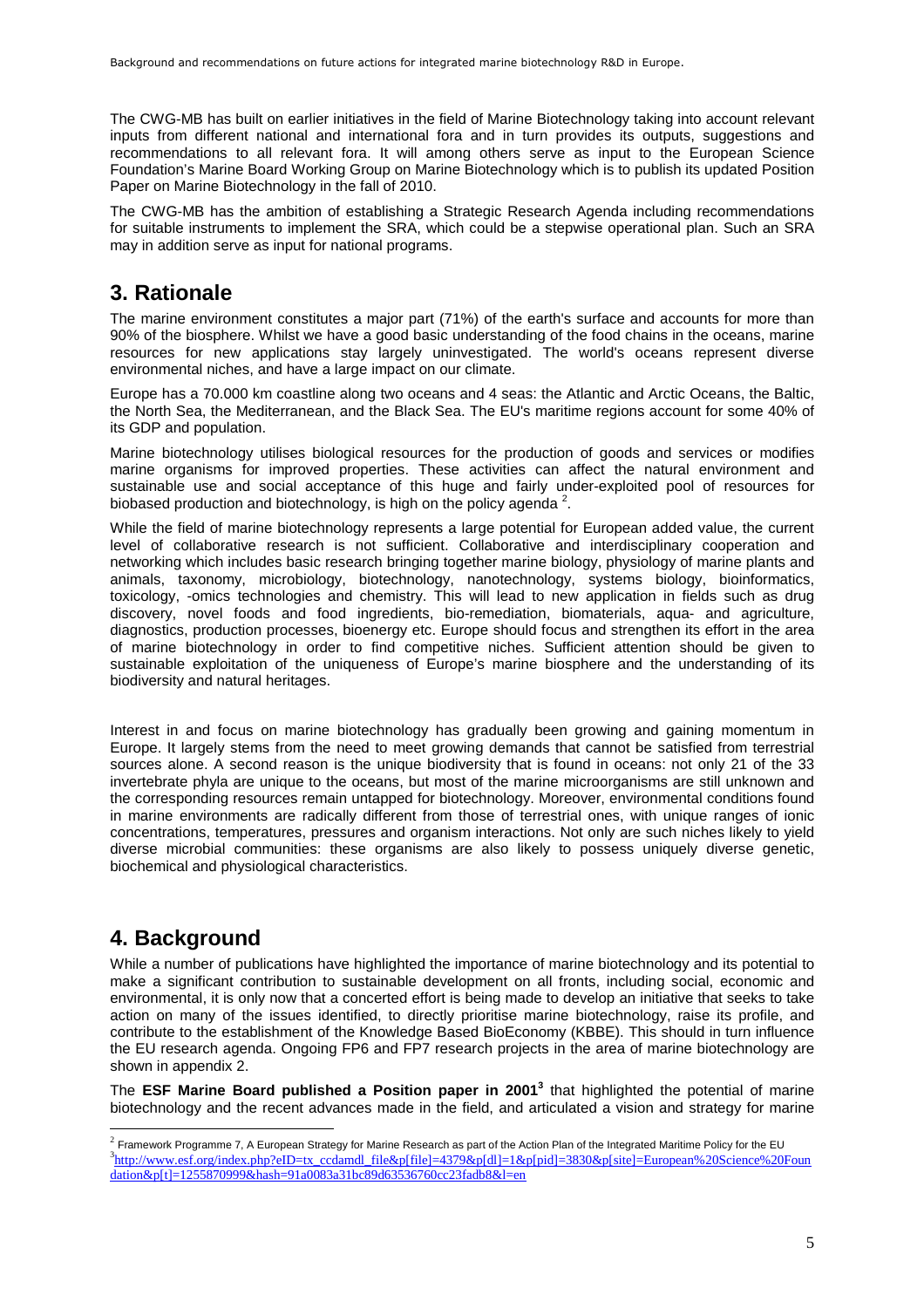biotechnology in Europe. It identified the key barriers to its development as the absence of a concerted and focused initiative, and the dispersed, disjointed nature of current expertise and infrastructure residing in Europe. It outlined the key requirements for its development as improvement in collaboration amongst this fragmented research community, encouragement of a new generation of scientists, and the inclusion of marine biotechnology topics in future Framework Programmes. The position paper will be revised, updated and republished during the fall 2010.

Subsequent to the ESF report, and informing the **EC green paper on maritime policy (COMM 2006)**, was the **EC background paper No.1[0](#page-5-0)<sup>4</sup> on marine biotechnology**. It identified a range of commercial applications that marine biotechnology would support; including bioprospecting; improving the production of marine organisms, novel products - both food and feedstock and uses in diagnostics and biosensor applications. This paper recognised the potential for marine biotechnology to make contributions to the development of different industry sectors; most of which are far from the marine area, such as agriculture, health, food products, process engineering, environment and energy. Indeed fisheries and aquaculture already benefit from advances in marine biotechnology by way of diagnostics, breeding and feed stock development. **The Background Paper No. 10** identified measures which may be useful to support the development of the marine biotechnology sector:

*1. Measures aimed towards better understanding the marine biotechnology sector*

Information on marine biotechnology is scarce, and there are many issues that need clarification. As a result, a logical first step is to engage in activities to better understand the sector and its applications, its environment, its specificities its needs and how it differs from other biotechnological sectors. Whereas terrestrial biotechnology is competing with human space on less than one third of our planets surface, marine biotechnology is an under-exploited pool of resources for biobased production and biotechnology. Over 90% of known taxa are represented in the sea which holds an immense biodiversity and several phyla of animal kingdom are exclusively aquatic. The oceans provide different extreme environmental conditions and marine organisms had to adapt their physiology in unique ways, sometimes different to what we know from terrestrial life and therefore posses uniquely diverse genetic, biochemical and physiological characteristics. It should also be noted that this is a young and emerging sector, whose main impacts are likely to be seen in the future.

- *2. Measures aimed towards dealing with the location related specificities of marine biotechnology*
	- making coastal regions attractive places to live, work and invest.
	- identifying and supporting the activities having a future.
- *3. Measures aimed towards strengthening biotechnology capabilities in these regions*
	- learn from previous work on biotechnology and adapt to specific requirements.
	- support RTD, innovation, and technology transfer; the great promise of marine biotechnology is based on the enormous and unexplored diversity of the oceans; as marine biotechnology is at an early phase of development, support should be stronger for the production of knowledge, on which the production of goods and services will be based. A particular issue with bioprospecting is IPRs and the exploitation of genetic resources in areas beyond national jurisdiction.

In May 2007, the European Commission invited 40 experts from academia, industry and policy to consider marine biotechnology research **(the Bremen meeting[5](#page-5-1) )**. They pointed to the role of research in generating new knowledge to enable the diverse marine resources to be exploited and its potential realised in a sustainable manner, and noted that such research would benefit not only the marine sector but, as it requires multi-disciplinary input, would also stimulate other sectors such as medicine, food, pharmaceuticals, etc. It urged that basic scientific research should also be maintained to preserve a foundation of basic scientific excellence which underpins the development of marine biotechnology.

**The Bremen meeting** pinpointed again the Framework Programme as an appropriate vehicle for delivery, particularly in conjunction with national initiatives. However it recognised that research would only have a powerful effect on the long term development of marine biotechnology if co-ordinated and targeted, particularly within a reality of limited resources. It called for the development of a clear strategy for research and the definition of priority research areas along with desired impacts in order to maximise the research effort.

<span id="page-5-1"></span><span id="page-5-0"></span><sup>&</sup>lt;sup>4</sup> http://ec.europa.eu/maritimeaffairs/pdf/SEC(2006)\_689%20\_10.pdf

<sup>5</sup> http://ec.europa.eu/research/press/2007/maritime-briefing/pdf/37-bremen-marine-biotechnology-research\_en.pdf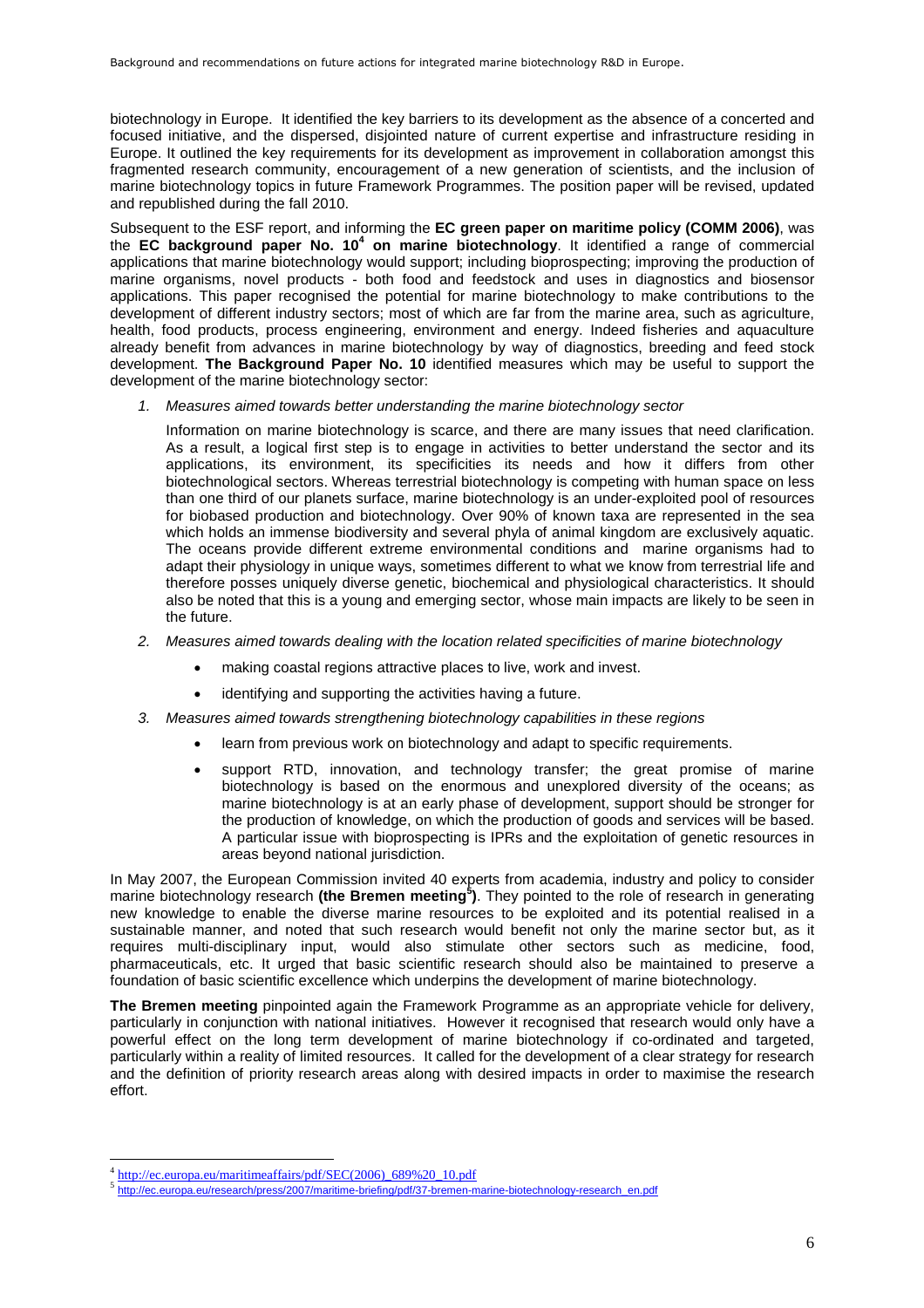The **EC-US Task Force on Biotechnology Research October 2008 workshop in Monaco[6](#page-6-1)** focused on marine genomics in relation to microbial species. Microbes play an important role in the marine and indeed global ecosystem and it is suspected that they are responsible for much biological activity. Metagenomics enables microbial species that cannot be cultivated in the laboratory to be studied and has uncovered new information on the bioactivity potential in this biota. Great advances have been made in this and other "omics" technologies that have vast implications for basic scientific research as well as biotechnology research. Whilst highlighting scientific research opportunities, the workshop also stressed the need for research to strengthen Europe's bioinformatics research capability.

The EC delivered a **European Strategy for Marine and Maritime Research[7](#page-6-2)** in September 2008, which prioritised marine biodiversity and biotechnology research, and recognised its potential to contribute new knowledge on which to base high value added products and processes through excellent scientific research.

Marine biotechnology is not confined to marine applications and as pointed out in many reports, already contributes to different sectors with notable success. There is now a widespread commercial interest in marine micro-organisms due to the potential of the marine environment to provide unique sources of enzymes and new bioactive molecules with wide application.

Future research priorities should aim to improve the process of biodiscovery and increase the yield of economically important materials from marine organisms. However, the need to expand our research capabilities in these areas is also recognised. There is a strong desire and need to improve the tools that can help with the entire biodiscovery process from the systematic screening of marine organisms for novel proteins, therapeutics, bioactives and other compounds to the eventual production of commercially valuable end products. To achieve this, the use of genomics (including metagenomics) to explore marine resources is increasing.

It is against the background drawn up above that the **Coordinated Working Group on Marine Biotechnology** (**CWG-MB**) was proposed by the KBBE-net and which informs much of the rationale for this paper. In drawing together the multi-state viewpoint, the paper conforms many of the earlier outputs from EC reports and initiatives on marine biotechnology.

There are challenges to be faced in expanding on the research priorities highlighted. This study responds to policy requests in identifying specific areas of research, insights to applications for marine biotechnology as well as an overview of the status of marine biotechnology research in Europe.

## <span id="page-6-0"></span>**5. Identified common themes and areas with potential for collaborations**

The CWG-MB made an inventory of the participating countries' priorities within marine biotechnology activities, as expressed in strategies and/or research programmes and projects (appendix 1). From this, four main areas of marine biotechnology applications were identified where trans-European collaborations could give synergies and strengthen European knowledge and development:

- Marine Bioprospecting/Biodiscovery for commercial developments of novel products, including for food and feed.
- Genomics in production and model organisms, including the exploitation of microbial metagenomics.
- Molecular aquaculture, i.e Molecular technologies in aquaculture.
- Biomass production: development and application of new effective systems for biomass production, use and transformation

Below, these areas will be briefly discussed and exemplified. The list is not comprehensive and more work will be needed to extract the full trans-European potential embedded in this information.

<span id="page-6-1"></span><sup>6</sup> http://ec.europa.eu/research/biotechnology/ec-us/workshop\_past\_en.html

<span id="page-6-2"></span><sup>&</sup>lt;sup>7</sup> http://ec.europa.eu/research/press/2008/pdf/com\_2008\_534\_en.pdf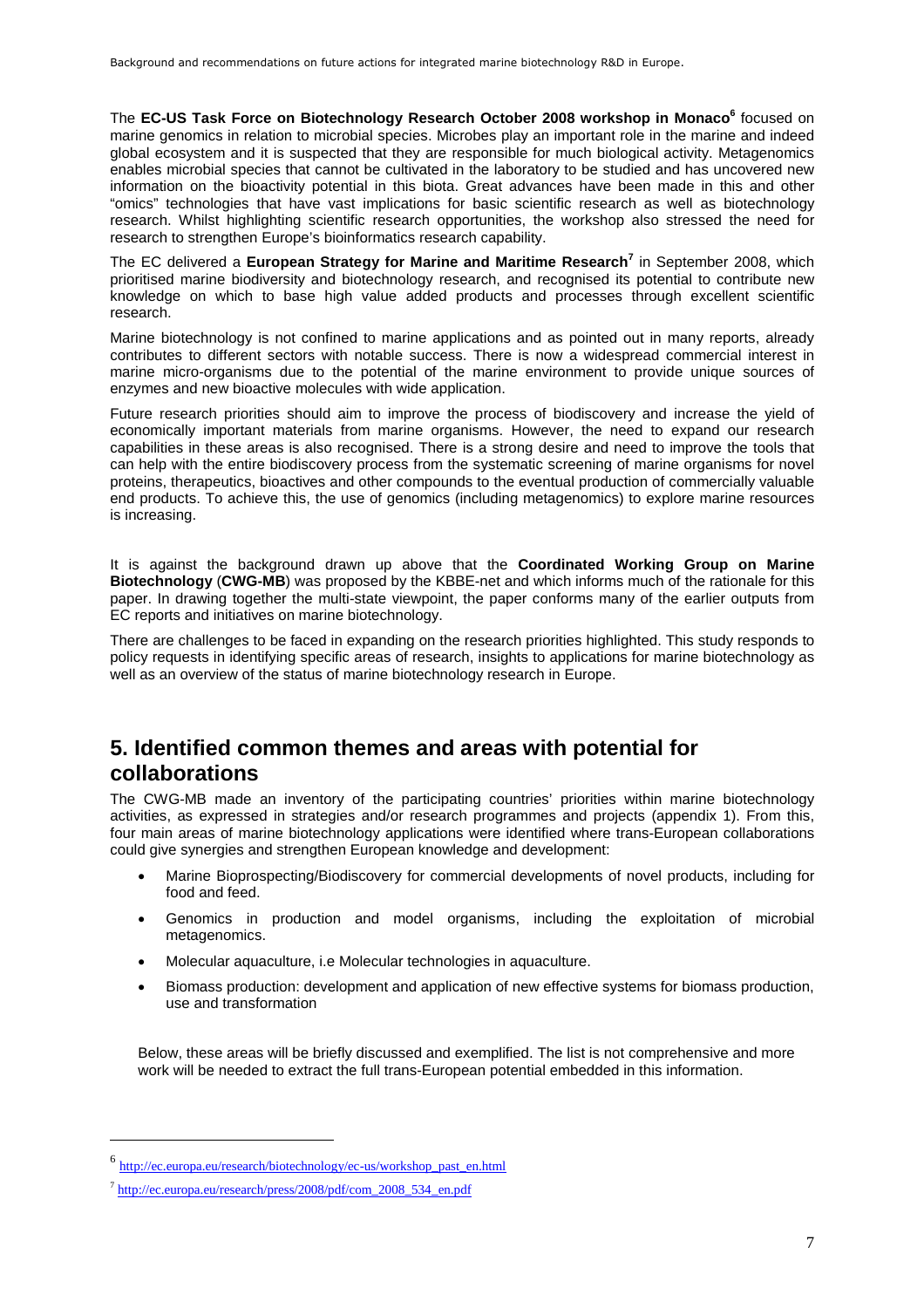### *5.1 Biodiscovery / Bioprospecting*

Biodiscovery is here understood as the systematic search in the marine environment, for new biological activities and biochemical pathways that can be used for the production of goods, knowledge and services. It is to be understood that when we use this term we do not mean the systematic and continuing harvesting of natural living bioresources from the sea, following the discovery of some new use for marine molecules or biomaterials, but rather use new knowledge in controlled and sustainable systems. Themes of active interest differs somewhat among countries, but this theme stands out as the one where all countries have one or more ongoing activities and follow up strategies. Fields of interest are:

- Marine micro-organisms: They include yeasts, protists, bacteria, archaea and viruses. These microorganisms are often sampled from extreme habitats exposed to extreme temperatures, high pressure or high radiation. Marine microbiology is a very active field of research and benefits from the emergence of new culture independent approaches like automated sensing technologies and metagenomics. However, culture dependent approaches are still awaiting innovation to keep pace with more recent technologies.
- $\triangleright$  In these organisms enzymes with special properties, specialized products, secondary metabolites, molecules with pharmaceutical potentials and materials with new properties are searched for. Biomolecules within this diverse class of molecular properties can be envisaged in applications to produce new biomaterials.
- $\triangleright$  Food and feed supplements from the marine environment are believed to have interesting properties not found in those from terrestrial organisms. This relates to special lipids for functional food (omega 3 fatty acids, carotenoids), proteins, enzymes and other molecules. In addition, marine organisms do not carry diseases that are likely to be capable of spreading to humans (zoonoses), which in itself is an argument to develop food and feed biotechnology from the marine environment.

Most partners have activities related to this field.

 $\triangleright$  Marine macro organisms: This field includes species, mostly invertebrates targeted directly for their active compounds and also byproducts generated from fisheries and aquaculture. Most current marine biotechnology successes are from invertebrates (tunicates, bryozoa, sponges, molluscs, etc.). They are investigated for the identification and characterization of lead compounds in the area of drug discovery and most of the areas mentioned above. Following these investigations, zicotinamide (Prialt), a peptide toxin from cone snails was approved in 2004 for chronic pain treatment and in 2009, 16 compounds derived form marine natural products are under evaluation in anticancer clinical trials with one product in clinical use (Yondelis™). Moreover a comeback of natural products (NP), including marine NP (MNP) is on the agenda of pharmacologists. Other MNP such as fluorescent proteins are also of high interest for functional imagery.

However, the main obstacles to efficient exploitation of these marine resources for biotechnology are legal access and sustainable supply. The latter emphasis the need for establishing and improving culture conditions, the use of model organisms and development of synthetic biology.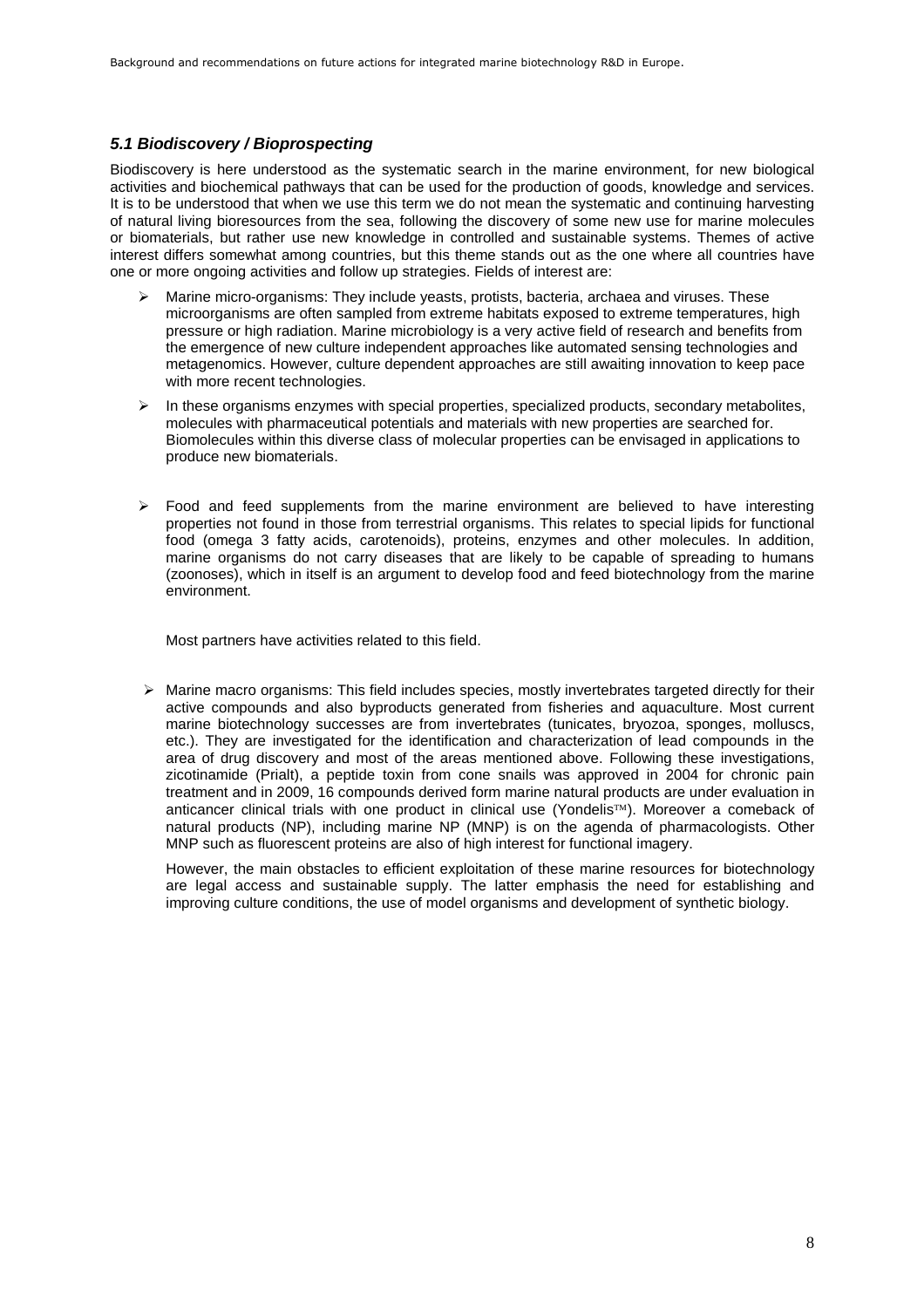#### *5.2 Reference marine organisms and systems*

In order to access the metabolic diversity of marine organisms, the application of genomics and metagenomics is essential. The proportion of known and culturable organisms is very low (<1%), and there is the added complication that symbionts in marine invertebrates, which so far are very difficult to culture on their own, are responsible for many interesting bioactive compounds. Classical molecular technologies also need to be adapted for use in the setting of marine biotechnology, as there is a lack of widely-usable promoters, cloning tools and amenable host organisms for marine bioresearch and biodiscovery purposes.

Moving beyond micro-organisms, there is also a need to understand invertebrate genomic organisation and activity, not only in the context of symbionts relationships. Mass cultivation of invertebrate cells is still an enormous challenge, yet is needed for full utilisation of novel and commercially-interesting bioactives from this source. Whether or not the molecules arise from the symbionts co-existing with the invertebrates such as sponges, sea-fans, sea-cucumbers and squirts, additional work is needed to establish reliable and reproducible methods and engineered systems for pre-commercial and commercial-scale production.

The integration of genetics, genomics, transcriptomics, proteomics, metabolomics, interactomics etc, will allow the development of reference organisms representing the different marine genera and families, that will then allow faster analysis and transfer of knowledge for other useful purposes, much like the role of *E. coli* to study biochemical processes or cell biology, *Saccharomyces cerevisiae as a model for a eukaryote cell, Arabidopsis* for the development of plant biotechnology, *Pichia pastoris* for industrial biotechnology and *Caenorhabditis, Oikopleura, Zebrafish* and *Drosophila* for developmental biology. Crucial for the establishment of reference organisms and molecular toolbox dedicated to marine biotechnology are central repositories which guarantee reproducibility and uniformity of tests across the world.

Metagenomic approaches are necessary to understand to make use of knowledge arising from complex marine biosystems. Examples of which are the role of microorganisms in invertebrate-symbiont relationships and marine biofilms. They are important not only in themselves, but because increased understanding of these complex interactions, which are either unculturable or where culture destroys the inherent complexity, will lead to a better understanding of areas as diverse as biogeochemistry and its impacts on climate change, the role of biodiversity in maintaining or changing ecological balance, the impact and management of pollutants in the sea, cell-cell signalling in mammalian health and disease and management of biofouling in both aquatic and terrestrial conditions. In addition metagenomic approaches also have potential for new biomolecule discoveries. Especially enzymes with new and useful properties in industrial processes, analytical methods and consumer products.

Synthetic genomics is the next frontier of application of biological and genetic knowledge. We already see that Exxon-Mobil and the US company Synthetic Genomics are planning to spend \$600M on tailoring organisms for production of biofuels. While not suggesting that Europe should seek to tackle the same goal, we see that funding research into synthetic genomics of marine microbes may illuminate and let us make use of their unique biochemistries. Modifying or de novo designing the genome of a novel species of biotechnological interest is within the range of 10 years. Establishing model marine organisms will assist in this process.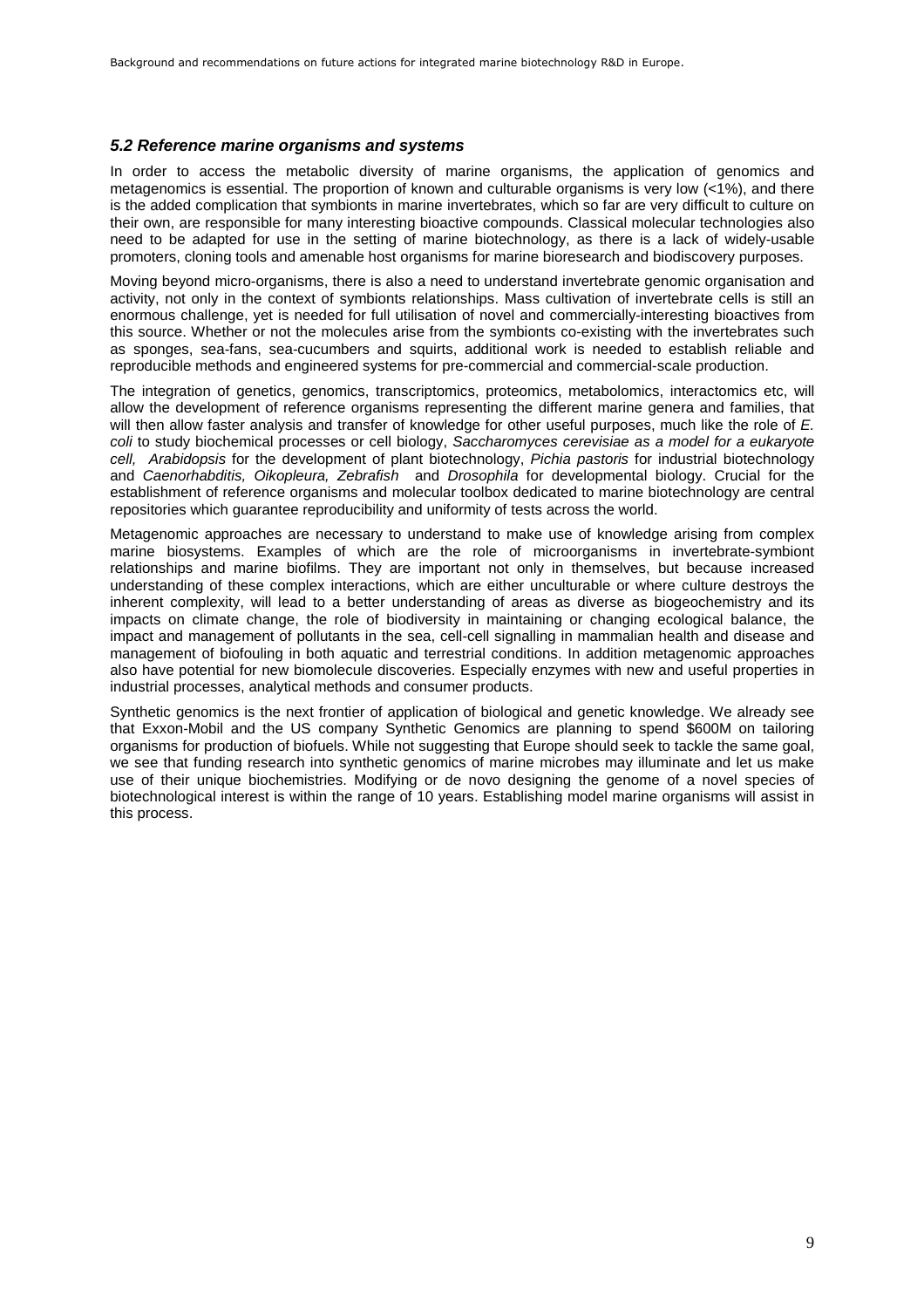### *5.3 Molecular Aquaculture*

The term molecular aquaculture is used to distinguish marine biotechnology relevant activities within aquaculture from the more production related activities. In practice this means the application of standard molecular biotechnologies, such as -omics technologies when addressing aquaculture challenges.

Despite diverse species interests (fish to shellfish) among the partners, there can be foreseen a trans European potential in this area. The biotechnological aspects can be applied in the understanding of the genomes through sequencing and further building genotype phenotype understanding. This knowledge will subsequently be applied in the health, feed and breeding areas (MAB, Marker Assisted Breeding), as well as to understand ecosystem behaviour when bred species are introduced through escapes. Basic ecosystem understanding will also be developed through the understanding of domesticated marine organisms' genomes giving possibilities to gain knowledge about population behaviour and how to maintain sustainable wild stocks.

The field of molecular aquaculture should be further elaborated in close cooperation with relevant industries and universities.

The probable future development of gene modified production organisms (GMO) can be foreseen, and a concerted European effort in the area of molecular aquaculture will provide a solid knowledge base for the evaluation of food safety and human health effects. Through such activities the social acceptance should also be addressed and discussed openly.

### *5.4 Biomass production, use and transformation*

In order to establish successful industrial production of useful materials and molecules from marine [nonvertebrate] organisms it will be necessary to work out some way of growing sufficient biomass to make production economic. It is absolutely inconceivable that harvesting from the wild will be feasible, not only because of economic reasons of physically obtaining enough biomass, but also not the least because of ecological and ethical reasons that recognise the need not to damage biodiversity. The exception may be the harvesting of macroalgae (seaweeds), but even in this case, industrial economics will probably dictate a need to establish a viable biomass production and harvesting method. An understanding of the biology of marine organisms provides the bedrock to biomass production, but interdisciplinary work is required, with interaction with genetics/genomics, marine biology, industrial biotechnology, chemical and process engineering, micro-technologies and others.

In addition, it is not likely that one, single biomass production system can answer the needs of all possible organisms. Algae can rapidly grow in various aquatic environments, also in some extreme conditions, They fix carbon by photosynthesis (using  $CO<sub>2</sub> +$  sunlight) to produce biofuels, foods and fine chemicals. Cultivation of microalgal biomass in open ponds, especially in sunny and temperate region, could be very economic. Such open pond biomass production is not thought feasible in higher latitudes of Europe, or areas with no access to the sea or freshwater. Closed systems involving photobioreactors are considered necessary, with implications of high cost and need for high-value outputs. Innovative photo bioreactors should be developed to overcome the difficulties in conventional fermentation.High current cost of such systems can also drive technological advances. However, due to the  $CO<sub>2</sub>$  capture inherent in these processes, the climate change agenda could also be a driver to develop this field.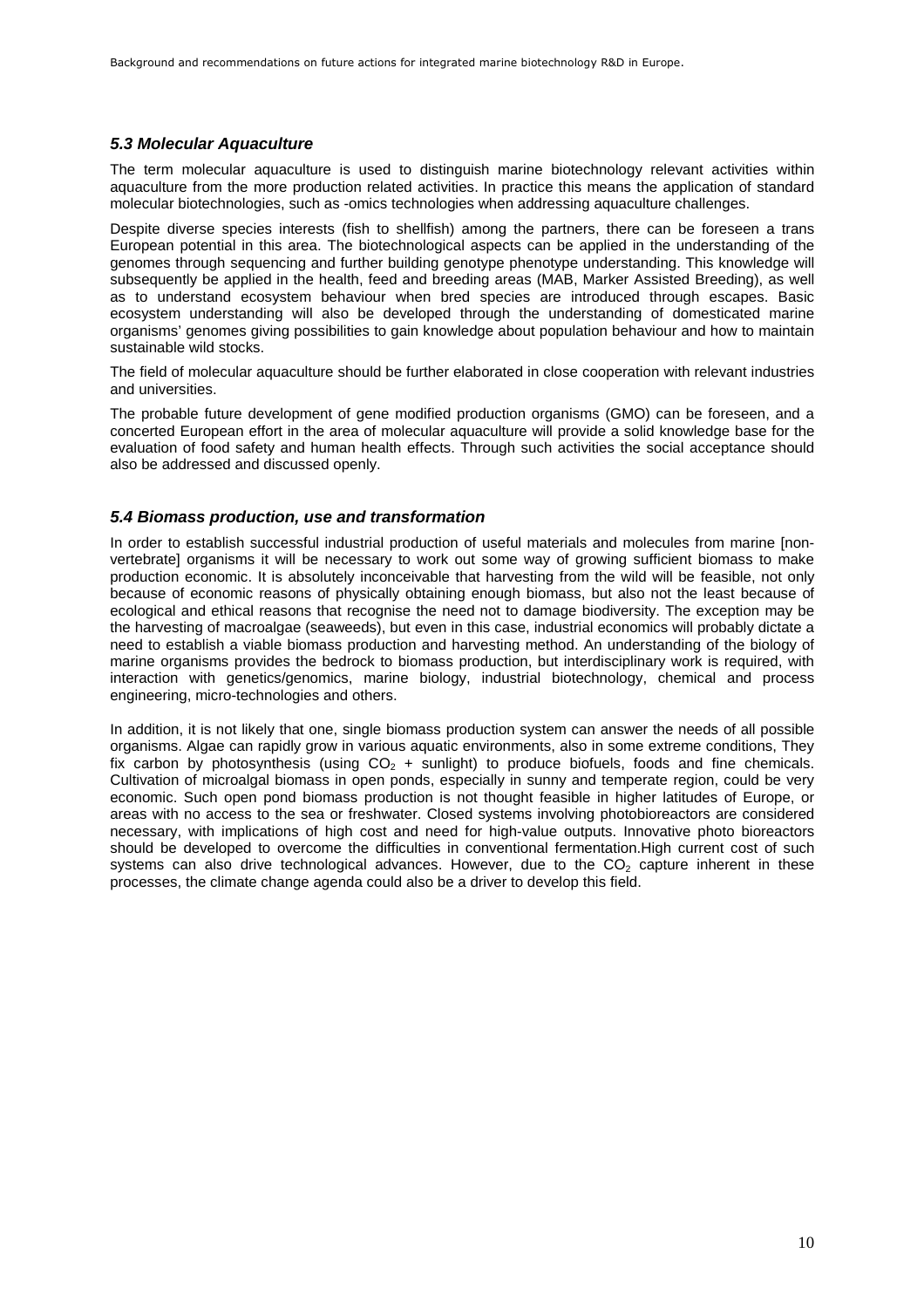The algal biorefinery concept is being developed with help of relevant calls in FP7, and the potential of algae (macro and micro) for bioenergy production is being investigated through trans-EU projects (eg Interreg's BioMara) and national funding support (eg the Carbon Trust in the UK and ITI Energy in Scotland). Trans-national programmes are highly-relevant to make biomass production from marine organisms economically viable and to ensure a sustainable production.

In addition to those partners already active in this field, most partners see a potential to develop activities within the area of biomass production technologies for products adapted to local strategies and possibilities.

## <span id="page-10-0"></span>**6. R & D tools**

To address the R&D challenges within marine biotechnology, access to and development of generic -omic tools on a similar level as all kinds of biotechnology need to be addressed. Common arenas and generic tools for all biotech exists, but specific knowledge and competence needs to be developed relevant to the marine area. An effort in marine biotechnology must address this and map the needs for specific marine biotech tools (methods, infrastructure, instrumentations, etc.) Such can be:

- Model organisms and cell cultures from the marine environment are important tools to develop further and make available on a broad scale.
- Reference sequences for selected marine species are needed within molecular aquaculture for improved knowledge and sustainable production of marine organisms.
- Bioinformatics infrastructures: The amount of data produced in marine biotechnological activities is becoming computationally intractable with existing resources and pipelines and is already outpacing the ability of scientists to analyse it. In order to meet this challenges of managing, interpreting and using the data at an ever increasing rate, a major effort has to be spent in the construction of bioinformatics infrastructure, integration and standardisations. This needs to be addressed in close synergy with already established and planned structures and networks like ELIXIR and EMBRACE .
- Standardised and commonly available databases, biobanks and culture collections and central repositories of model organisms must be developed to foster trans-European initiatives within bioprospecting.
- High throughput screening technologies: improving the tools that can help the systematic screening of marine organisms for novel proteins, therapeutics, bioactives and other compounds to the eventual production of commercially valuable end products.
- Efficient bench to market chains should be identified to realise the potential e.g. within bioprospecting.
- Legal and intellectual property frameworks relevant for an international environment.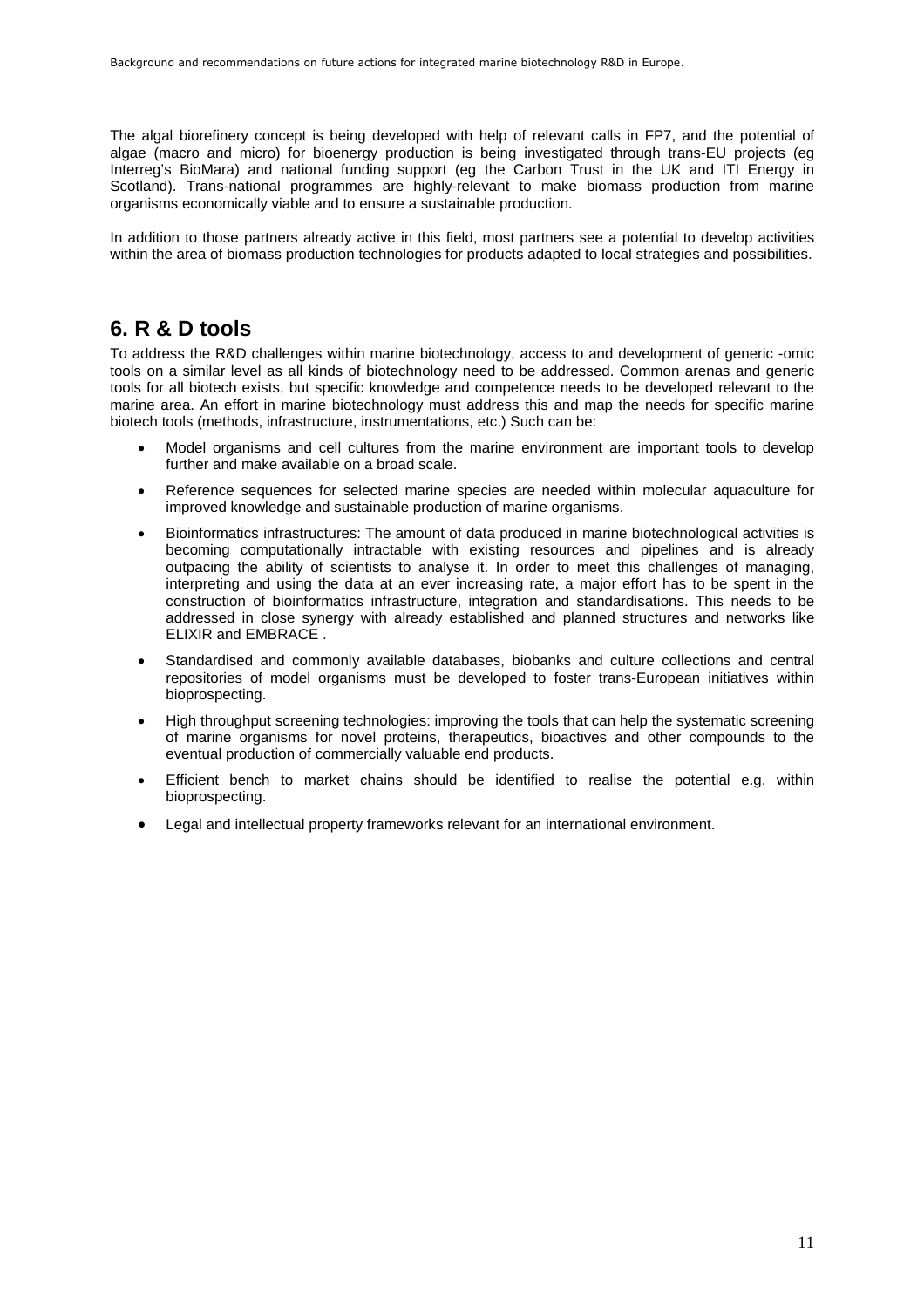## <span id="page-11-0"></span>**7. Industrial and Marine Biotech**

To stimulate industry involvement, the European Technology Platforms (ETPs) may have a crucial role as they may address specific issues related to marine biotechnology in their programs. Especially the European Aquaculture Technology & Innovation Platform (EATIP) may have an important role in the uptake of marine biotechnology in addition to the other ETPs related to KBBE, such as Suschem, Biofuels and Plants for the Future. A coordination activity for marine biotechnology at European level would bring together the relevant aspects of each of these existing platforms and add value to their own activities.

All partner countries have industries applying biotechnology to produce value from marine sources. Such products varies from simple bulk chemicals like e.g. chitosans to high value enzymes and pharmaceuticals. Industrial uptake of marine biotechnology is rather limited although numerous applications may be envisioned to have large potentials and impacts.

## <span id="page-11-1"></span>**8. International**

The US and Australia have on several occasions expressed their interest in collaboration with the EU and European countries in the field of marine biotechnology. The most recent meeting of the EC-US Task Force on biotechnology research, in Monaco, was on marine biotechnology and concluded that more cooperation between developed and developing countries needs to be established to accomplish research and development using marine genomic resources. This is partly to build on work done by EU projects such as the 'Marine Genomics Europe' Network of Excellence, and partly to ensure that training, standards, and other aspects of knowledge transfer take place on the international scale.

There are many bilateral Memoranda of Understanding in place between the European Commission, representing the EU, and other nations, which are for the purpose of fostering international research and innovation. Calls in FP7 that contain SICAs (specific international cooperation actions) oblige European partners to bring the EC's International Cooperation Partner Countries (ICPCs) into consortia and ensure that their role is not just cosmetic.

We propose that there should be a strategic approach to international cooperation in marine biotechnology. A first stage would be to collate the list of MoUs and ICPCs, and actively identify opportunities for collaboration, based on research and innovation topics as well as on the strengths of specific institutes, research groups and industrial activities in those countries.

In addition, it is clear that a number of countries already have significant activities in marine biotechnology, and it is important for Europe to be able to take advantage of opportunities to work with these. Europe should at least aim to engage in best-practice knowledge and technology transfer actions with these countries, outward and inward. They include USA, Canada, Brazil, Chile, China, India, Australia, New Zealand and South Africa.

Bringing genomics to optimal development in marine biotechnology and setting up databases of information and knowledge will be a major achievement, the sharing of information and infrastructures will be a very important aspect to stimulate innovation in this field for the benefit of society.

Asia is the world's most important region for aquaculture. Collaboration should therefore also be stimulated with this continent, not only in the field of molecular aquaculture and in utilisation of farmed species for nonfood uses, but in marine biotechnology in general.

Common interests may be discovered in workshops bringing together the major stakeholders in marine biotech from the different continents. This may be organised as satellite meetings of planned international meetings or could be a role of a future KBBE-Net Marine Biotechnology networking action group.

## <span id="page-11-2"></span>**9. Future Tasks / Objectives**

For future development of the activities of the CWG-MB, participants have expressed the desirability of funding possibilities for the coordination activities as time investment and travel costs are sometimes difficult to justify to the parent organisations. Discussions have been started on ways to continue the CWG-MB activities on how to make priority settings for developing the field.

To establish a transeuropean initiative, future work of the CWG-MB may focus on the following:

In a stepwise manner, propose priority settings aiming at a Strategic Research Agenda (SRA).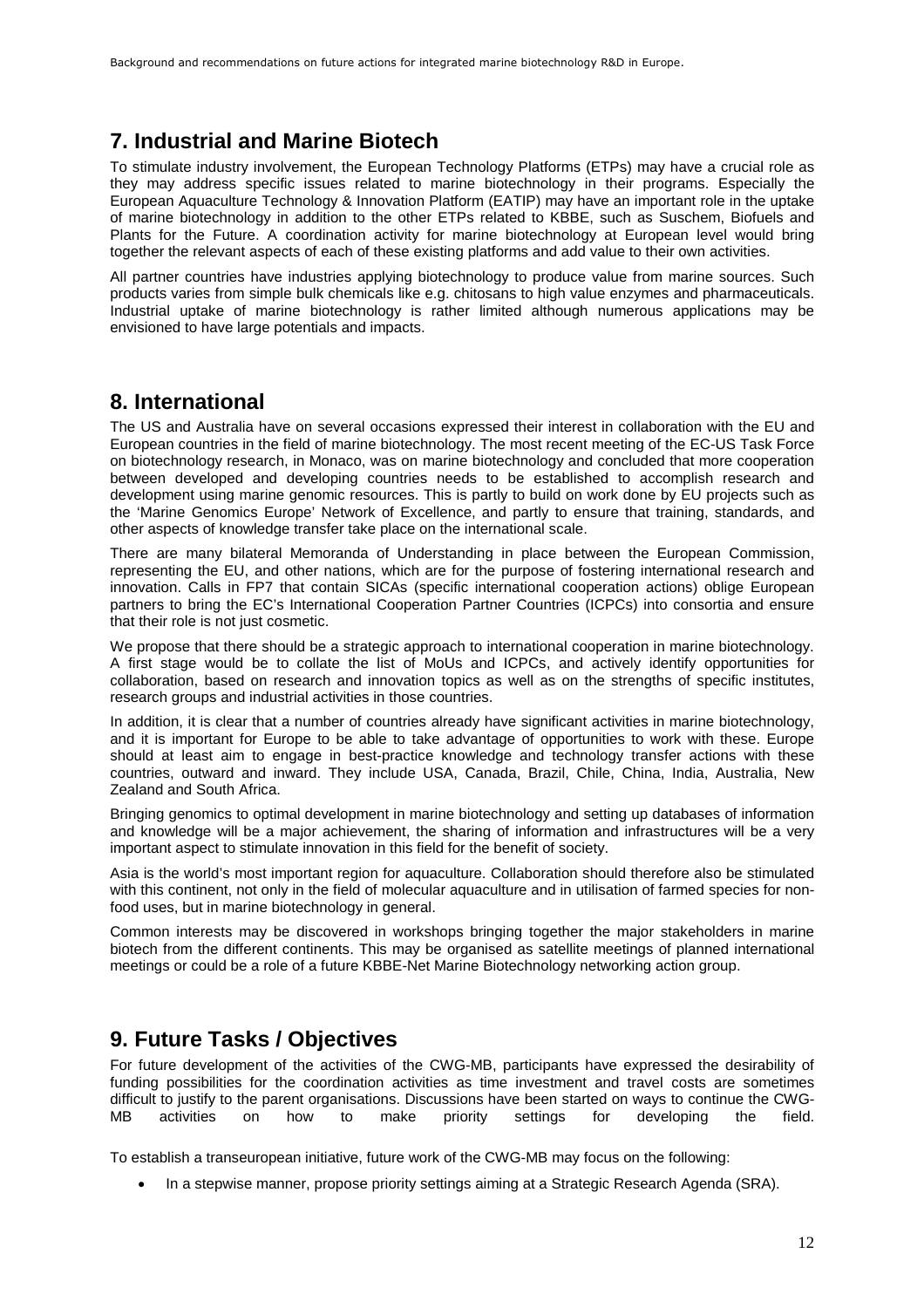- Providing more detailed inventories in the areas of:
	- o mapping of available collections of marine organisms and infrastructure needs, envisioned in collaboration with ESFRI (EMBRC)<sup>[8](#page-12-0)</sup>.
	- o mapping of database and ICT requirements for -omics applications in marine biotechnology in connection to marine collections, bioprospecting / biodiscovery and molecular aquaculture applications.
	- o mapping of national strategies and programs, defining gaps, etc.
- Development of common approaches to research priorities.
- Systematic exchanges and development of complementary programmes.
- Defining industry involvement and interest and ensuring industry participation.
- To ensure uptake of marine biotechnology by the industry, mapping of the marine biotech industry across Europe may be envisioned.
- Addressing issues for regulation and IP.
- Finding funding possibilities for future work of CWG-MB and the development of the fields in the form of a CSA/SA or ERA net. Other funding in the field of marine biotech may be found with INTERREG, capacities program, ESFRI, etc depending on the goal aimed for.

These activities are likely to bring together many other stakeholders and existing activities within Europe, including the Framework Programme, Platforms, international collaborations and relevant learned societies and industry associations.

<span id="page-12-0"></span><sup>8&</sup>lt;br>http://admin.webstar.be/content/Ogilvy/ECCR/eMailing/1402/01\_TEN\_NEW\_PROJECTS.pdf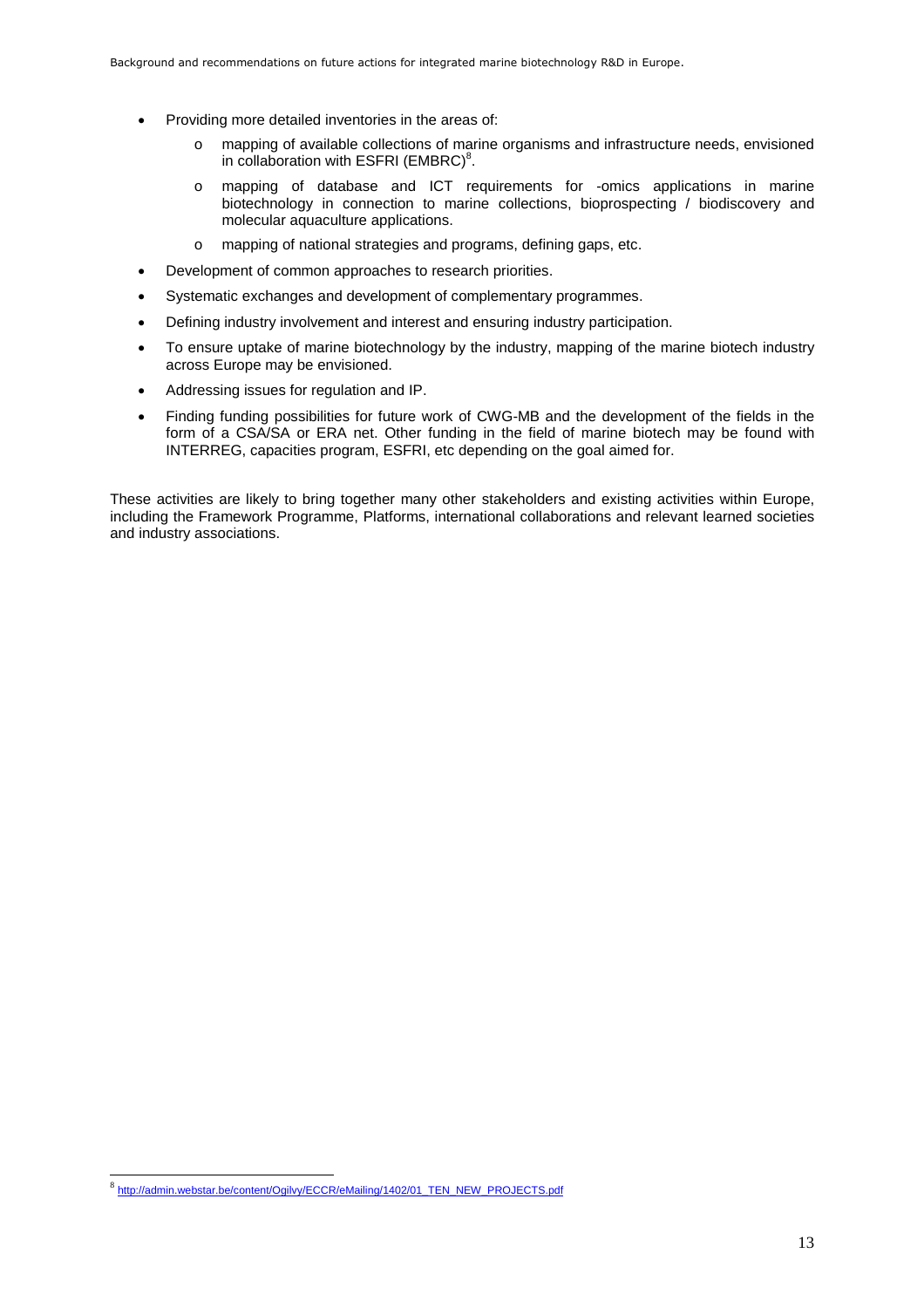## <span id="page-13-0"></span>**10. Recommendations**

- $\triangleright$  Agree on a priority setting effort to elaborate on the identified issues.
- $\triangleright$  Framework program: Four specific themes have been identified where a transeuropean approach will bring benefits and where the outcomes will feed directly into the KBBE and related priorities, specifically biodiscovery / bioprospecting, molecular aquaculture, biomass production and all combined with the identified essential R&D tools. A specific focus may be given to systems and synthetic biology when new genomes or organisation of genomes may become available from marine genomics projects.
- Education and training: Through the framework program collaboration and integration of research institutes to address specific needs in education and training in the field of marine biotechnology. Bring together crosscutting disciplines such as marine biology, biotechnology, bio-informatics, systems biology, synthetic biology, nanobiology, chemistry, biophysics, taxonomy, etc.
- $\triangleright$  CWG further tasks: Call for contributions from more member and associated states to the work of the CWG to elaborate on the future tasks and objectives, especially on the mapping of infrastructure and collections.
- $\triangleright$  International collaborations: A strategic approach is indicated to international collaborations in marine biotechnology, in order for Europe to benefit from advances outside Europe.
- $\triangleright$  Support for infrastructure for:
	- culture collections-bioresources.
	- **F** infrastructure for bio-informatics and databases.
- <span id="page-13-1"></span> $\triangleright$  CWG recommends its activities and future plans to be further elaborated. In order not to lose the momentum. To overcome barriers accompanied with travelling and meeting, a CSA/SA type of collaboration would be beneficial.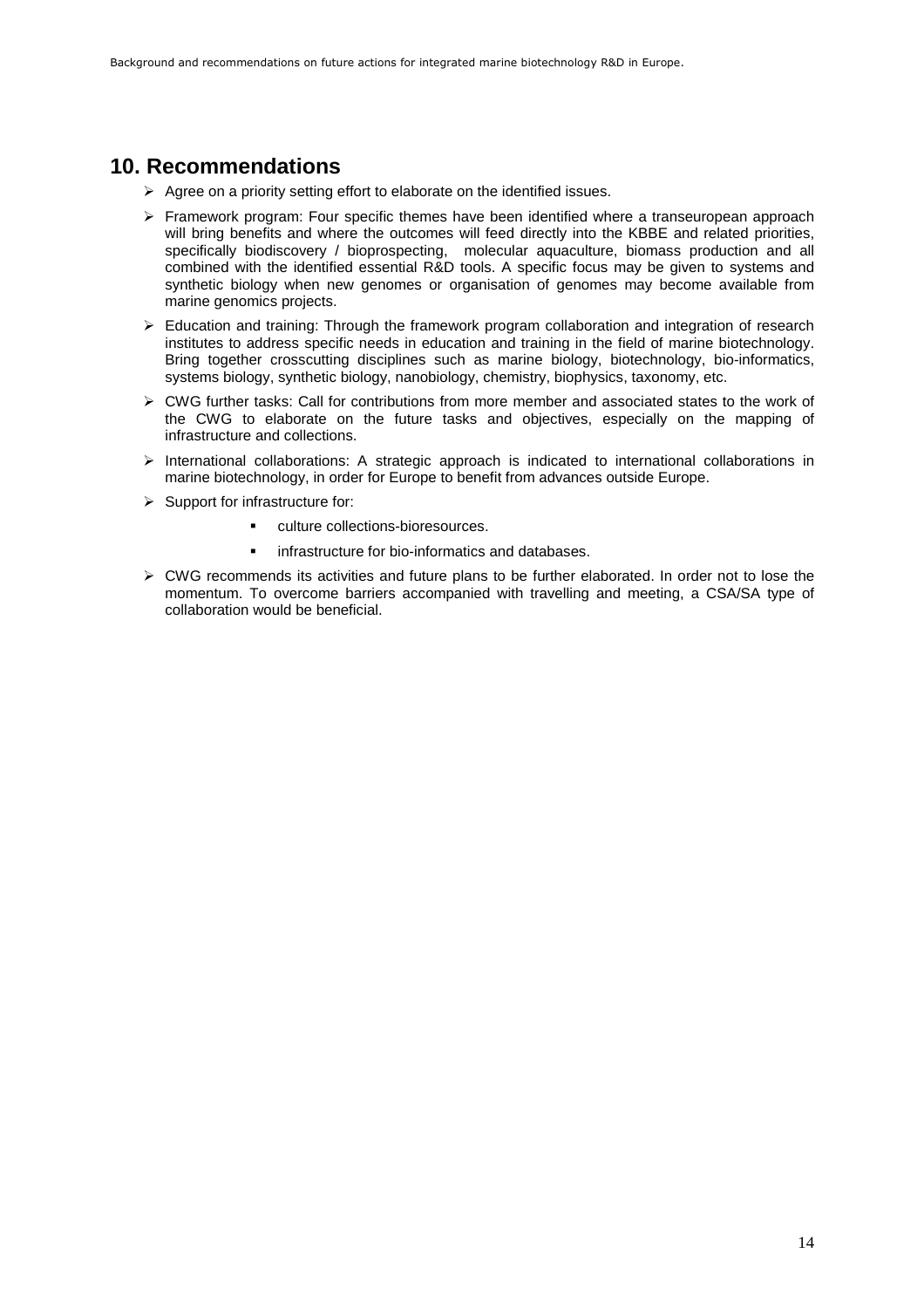# <span id="page-14-0"></span>**Appendix 1 - Matrix of national activities and programs**

| <b>Common matrix on topics for CWG-MB</b> |                                                                                                                                                    |                                                                                                                                                                          | 2nd meeting 28.11.2008                   |                                                                                                                    |                                              |                                                                                                     |                                      |
|-------------------------------------------|----------------------------------------------------------------------------------------------------------------------------------------------------|--------------------------------------------------------------------------------------------------------------------------------------------------------------------------|------------------------------------------|--------------------------------------------------------------------------------------------------------------------|----------------------------------------------|-----------------------------------------------------------------------------------------------------|--------------------------------------|
|                                           |                                                                                                                                                    |                                                                                                                                                                          |                                          |                                                                                                                    | X: Have activities - no<br>priorities listed |                                                                                                     |                                      |
|                                           |                                                                                                                                                    |                                                                                                                                                                          |                                          |                                                                                                                    |                                              |                                                                                                     |                                      |
| Presenting<br>country                     | <b>Bioprospecting</b><br>(enzymes, misc.<br>compounds, fouling<br>control, biobanks,<br>analysis, access rights,<br>pharmaceuticals,<br>chemistry) | Microbiology (included in the<br>other themes?)<br>(global change is addressed<br>in other calls, to be included<br>are MB related challenges,<br>e.g. environmental,  ) | Marine organism diseases<br>(Vaccines, ) | Marine organism genomics<br>(fish, shellfish, shrimp,<br>algae, microalgae,<br>metagenomics, model<br>organisms, ) | Aquaculture<br>(nutrition, feed,  )          | <b>Biomass production</b><br>(Photobioreactors, sustainable<br>production, biorefineries, biofuels) | Functional food ()                   |
| Belgium                                   | Metabolomics,<br>pathways                                                                                                                          |                                                                                                                                                                          | aquaculture                              | Model organisms,<br>metagenomics                                                                                   | feed prod                                    | Biofuels, etc                                                                                       | omega 3, lipids,<br>chitosan etc     |
| Germany                                   | Compounds, biobanks,<br>analysis                                                                                                                   | Cell biology, stem cells                                                                                                                                                 | Infectious diseases, fish banks          | <b>XXX</b>                                                                                                         | XX (proteins)                                | <b>Biomass algae</b>                                                                                | omega 3, lipids,<br>chitosan etc     |
| <b>Denmark</b>                            | Bioprospecting                                                                                                                                     | genomics, ecology, bio-<br>geochemistry                                                                                                                                  | <b>XXX</b>                               | fish (trout, turbot)                                                                                               | feed prod                                    | <b>XXX</b>                                                                                          | Omega 3, lipids,<br>chitosan etc     |
| Spain                                     |                                                                                                                                                    |                                                                                                                                                                          |                                          |                                                                                                                    |                                              |                                                                                                     |                                      |
| France                                    | <b>Biodiversity, cultivating</b><br>the uncultured,<br>biopolymers, secondary<br>metabolites, enzymes                                              | <b>XXX</b>                                                                                                                                                               | Fish and oyster disease                  | Molluscs, fish, algae                                                                                              | feed optimiz, QTL/ECL<br>assisted selection  | <b>Biorefineries, biofuels</b>                                                                      | Omega 3, lipids,<br>biopolymers, etc |
| Greece                                    |                                                                                                                                                    |                                                                                                                                                                          |                                          |                                                                                                                    |                                              |                                                                                                     |                                      |
| Irland                                    | <b>Bioprospecting (human</b><br>disease, health &<br>spesific applications)                                                                        | <b>XXX</b>                                                                                                                                                               | fish and oyster disease                  | Metagenomics, marine algae                                                                                         | Seaweed, cod                                 |                                                                                                     | <b>XXX</b>                           |
| Norway                                    | Secondary metabolites,<br>enzymes, biopolymers,<br>biobanks                                                                                        |                                                                                                                                                                          | Aquaculture, diseases, fish              | Cod & Salmon genomics,<br>metagenomics                                                                             | XXX                                          | XX                                                                                                  | omega 3, lipids,<br>chitosan etc     |
| Slovenia                                  |                                                                                                                                                    |                                                                                                                                                                          |                                          |                                                                                                                    |                                              |                                                                                                     |                                      |
| Sweden                                    |                                                                                                                                                    |                                                                                                                                                                          |                                          |                                                                                                                    |                                              |                                                                                                     |                                      |
| <b>United</b><br>Kingdom                  | Bioprospecting                                                                                                                                     | X                                                                                                                                                                        | $\gamma$                                 | <b>XXX</b>                                                                                                         | XX                                           | <b>XXX</b>                                                                                          | <b>XXX</b>                           |
| <b>Turkey</b>                             | pharmaceuticals,<br>biobanks, chemistry                                                                                                            | XX                                                                                                                                                                       | Vaccines, aquaculture<br>diseases, 3     | fish, microalgae,                                                                                                  | XXX <sub>1</sub>                             | XXX <sub>2</sub>                                                                                    | <b>Food supplements</b><br>4         |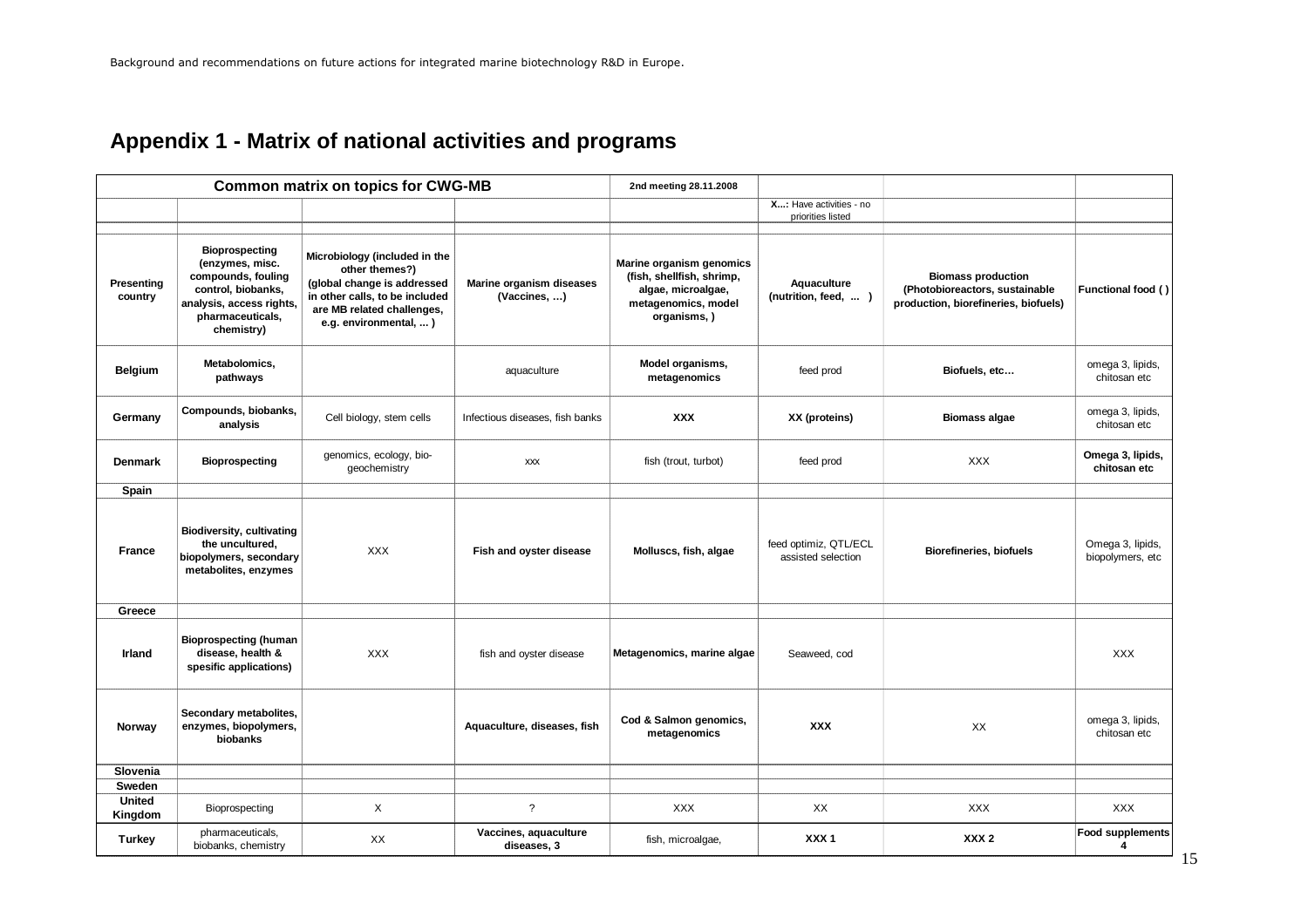## **Appendix 2 - FP6 and FP7 Research Projects in the area of Marine Biotechnology**

The European Union (EU) has been and is supporting the improvement of knowledge, human potential and infrastructure for underpinning the development of marine biotechnology throughout Europe and beyond. The EU's actions in field have a structuring effect and aim at ensuring that Europe remains one of the key players in this rapidly evolving and very promising field of science and technology. New initiatives under the Seventh Framework Programme (FP7) are continuing and deepening the development of the European Research Area (ERA) in the field of Life Sciences, by stimulating in a systematic way the sharing of common 'omic' resources. Below, are displayed some previous and on-going key European initiatives with relevance to marine biotechnology:

### **RESEARCH PROJECTS IN 6 TH FRAMEWORK PROGRAMME**

#### **FISH & CHIPS: Towards DNA chip technology as a standard analytical tool for the identification of marine organisms in biodiversity and ecosystem science**

*Call number:* FP6-2002-GLOBAL-1 *Contract number:* 505491 *Contract type:* Specific Targeted Research Project *Starting Date:* 01/01/2004 *Duration (months):* 39 *Project website:* http://www.fish-and-chips.unibremen.de *DG responsible:* DG RTD *Total Project Cost:* 2.245.159,00 *EC Contribution:* 1.599.872,00 *Actionline:* Cost effective, reliable and efficient technologies for enabling progress in biodiversity and ecosystem science

#### **Coordinator** Prof. Blohm Dietmar, CENTRE FOR APPLIED GENSENSORIK AT THE UNIVERSITY OF BREMEN

Sustainable development is a fundamental goal of the European Union and loss of biodiversity is emphasised as one of the main threats to it. However, biodiversity and ecosystems of European Seas are under human impact, such as pollution, eutrophication, and overfishing.

Therefore it is necessary to monitor changes in biodiversity and ecosystem functioning. The aim of the project is the development of DNA chips for the identification of marine organisms in European Seas as a cost effective, reliable and efficient technology in biodiversity and ecosystem science. Many marine organisms, such as eggs and larvae of fishes, plankton, and benthic invertebrates, are difficult to identify by morphological characters. The classical methods are extremely time consuming and require a high degree of taxonomie expertise.

Consequently, the basic step of identifying such organisms is a major bottleneck in biodiversity and ecosystem science. Therefore, the project seeks to demonstrate that DNA chips can be a new powerful and innovative tool for the identification of marine organisms. Three DNA chips for the identification of fishes, phytoplankton, and invertebrates of European Seas will be developed. These chips will facilitate research on dispersal of ichthyoplankton, monitoring of phytoplankton, and identification of bioindicators as well as prey in gut contents analysis. To achieve this goal a combined biological and technical approach has been initiated:

The biological material will be sampled by marine biologists. The next step is the sequencing of suitable molecular markers for probe design. The technical part consists mainly in constructing gene probe libraries and determining their specificity. This will be done by biotech research centres in connection with SMEs engaged in bioinformatics and DNA chip technology. Therefore the project has the potential to bring Europe's marine biotechnology to the forefront of this field.

#### **MARBEF: Marine biodiversity and ecosystem functioning**

*Call number:* FP6-2002-GLOBAL-1 *Contract number:* 505446 *Contract type:* Network of Excellence *Starting Date:* 01/02/2004 *Duration (months):* 60 *Project website:* http://www.marbef.org *DG responsible:* DG RTD *Total Project Cost:* 8.707.000,00 *EC Contribution:* 8.707.000,00 *Actionline:* Network to structure and integrate European research on marine biodiversity and ecosystems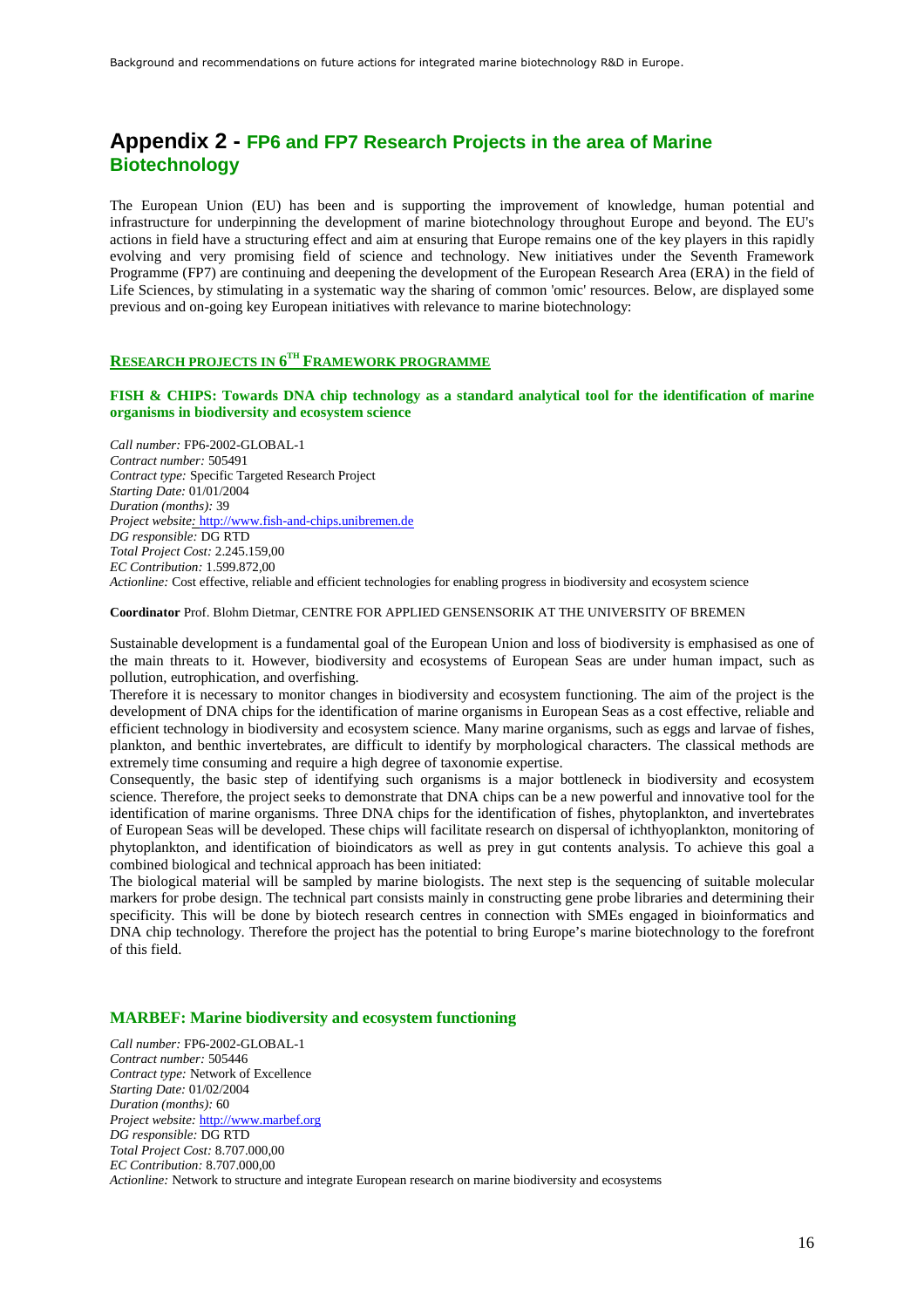**Coordinator** Mr Heip Carlo, NEDERLANDS INSTITUUT VOOR ECOLOGIE- The Netherlands

Knowledge on marine biodiversity in Europe is fragmented within and between disciplines. The approach to understanding the effects of increased anthropogenic pressure on marine biodiversity has hitherto been ad hoc and local. In particular, to understand how marine ecosystems will adapt to climate change, we need addressing especially the longterm and large-scale changes in marine biodiversity. This requires an entirely new research framework. The creation of the network of excellence MARBEF (Marine Biodiversity and Ecosystem Functioning) aims at integrating research efforts by forming a dedicated group of marine scientists and institutes and creating a virtual European institute with a longterm research programme and dedicated links with industry and the public at large. This involves besides coordination of research the training, exchange and outreach activities in several relevant fields of science, including marine ecology and biogeochemistry, fisheries biology, taxonomy and socioeconomic sciences. Better integration of research is also required to support the legal obligations of the EU and its Member States and associated states for the Convention for Biological Diversity, the OSPAR and Barcelona conventions as well as several EU directives (Bird Directive, Habitat Directive, Water Framework Directive). Society needs this information because a large and growing number of industries depend on the sustainable use and exploitation of marine biodiversity. This includes tourism, fisheries and aquaculture but also new industries that explore and commercialise marine genetic and chemical products.

#### **MARINE GENOMICS: Implementation of high-throughput genomic approaches to investigate the functioning of marine ecosystems and the biology of marine organisms.**

*Call number:* FP6-2002-GLOBAL-1 *Contract number:* 505403 *Contract type:* Network of Excellence *Starting Date:* 01/03/2004 *Duration (months):* 48 *Project website:* http://www.marine-genomics-europe.org *DG responsible:* DG RTD *Total Project Cost:* 10.000.001,00 *EC Contribution:* 10.000.000,00 *Actionline:* Developing genomics approaches

**Coordinator** Mr Stephan Ronan FIST S.A. — FRANCE INNOVATION SCIENTIFIQUE ET TRANSFERT — France

The overall aim of this project is to set up and develop a European Network of Excellence, referred to as 'Marine Genomics Europe', for the implementation of high-throughput genomic approaches in the biology of marine organisms. 'Marine Genomics Europe' will promote, develop, and spread throughout the European Union a broad range of genomic approaches, to investigate a wide range of questions related to the functioning of marine ecosystems and to the biology of marine organisms. With this aim in view, we propose to group and network experts in genomics, proteomics, and bioinformatics from several centres of excellence in genomics in Europe with marine biologists who can make use of highthroughput genomics data. This will involve the dedication and the development of common research infrastructures, both in genomics and in marine biology. Joining together these distinct scientific communities will establish Europe's lead in marine genomics. The J.E.R. of 'Marine Genomics Europe' is broken down into comparative, functional and environmental genomics, three sections which structure more traditional streamlines, leading to various microbial, algal, evolution development and diversity, and fish and shellfish nodes. This research can be applied to the management of marine resources (prediction of global changes in marine populations, conservation of biodiversity, fisheries management and improvement of aquacultured species) and to gene mining for health and biotechnology.

The Integration effort of Marine Genomics Europe is based on the following strategies:

(i) jointly develop enabling technologies; (ii) sharing existing technical platforms; (iii) collectively gaining access to major Genomic centres; (iv) regrouping under a common Bioinformatics Centre; and (v), create and develop a Knowledge and Communication System.Spreading activities will include workshops and courses implemented by a Training & Education Council.

#### **HERMES: Hotspot Ecosystem Research on the Margins of European Seas**

*Call number:* FP6-2003-Global-2 *Contract number:* 511234 *Contract type:* Integrated Project *Starting Date:* 01/04/2005 *Duration (months):* 48 *Project website:* http://www.eu-hermes.net/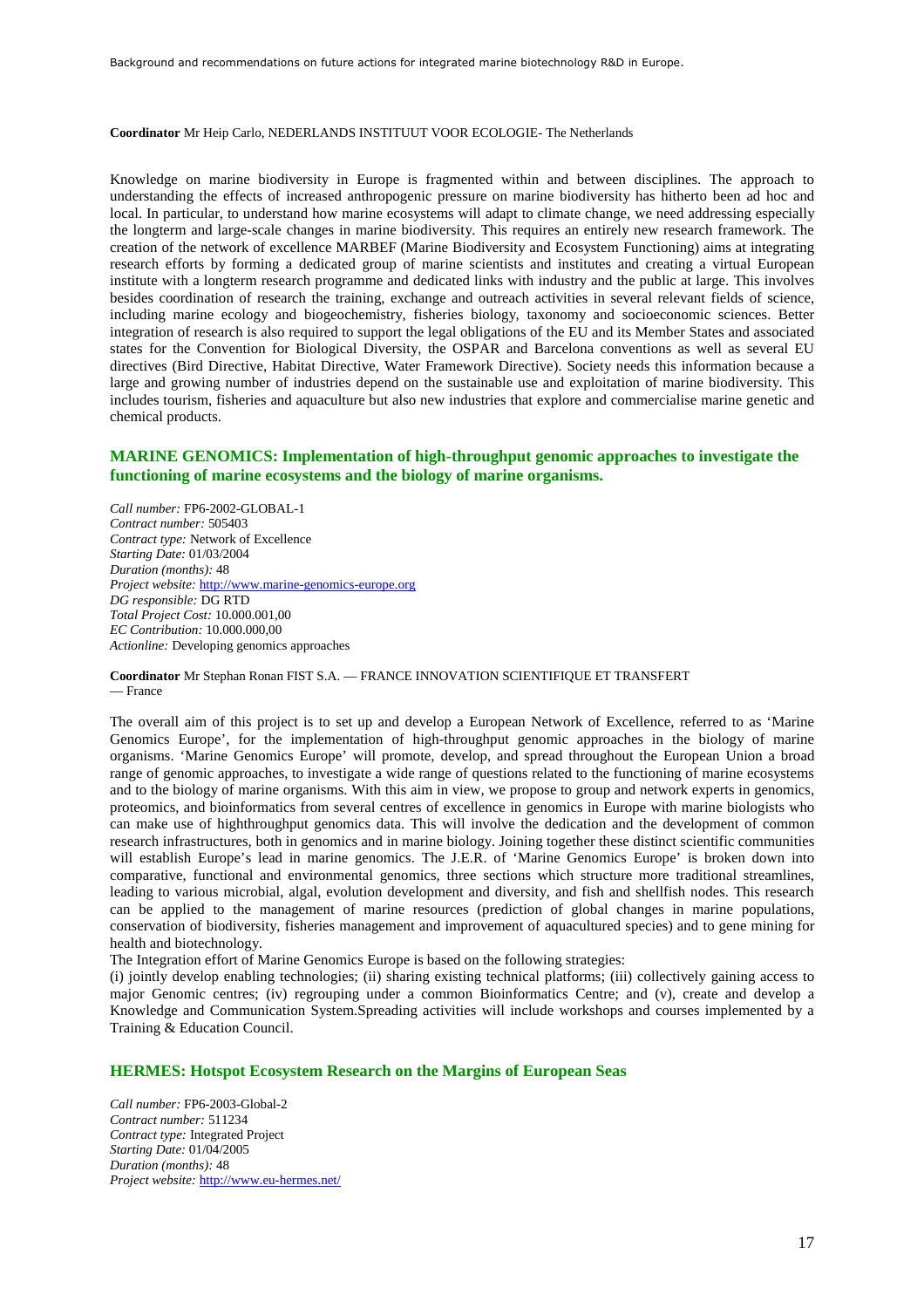*DG responsible:* DG RTD *Total Project Cost:* 21.828.715,00 *EC Contribution:* 14.999.974,00 *Actionline:* Integrated research on ecosystems lying in the deeper ocean section

**Coordinator** Prof. Weaver Philip NATIONAL OCEANGRAPHIC CENTRE— United Kingdom

HERMES is designed to gain new insights into the biodiversity, structure, function and dynamics of ecosystems along Europe's deep-ocean margin. It represents the first major attempt to understand European deep-water ecosystems and their environment in an integrated way by bringing together expertise in biodiversity, geology, sedimentology, physical oceanography, microbiology and biogeochemistry, so that the generic relationship between biodiversity and ecosystem functioning can be understood. Study sites will extend from the

Arctic to the Black Sea and include open slopes, where landslides and deep-ocean circulation affect ecosystem development, and biodiversity hotspots, such as cold seeps, cold-water coral mounds, canyons and anoxic environments, where the geosphere and hydrosphere influence the biosphere through escape of fluids, presence of gas hydrates and deep-water currents. These important systems require urgent study because of their possible biological fragility, unique genetic resources, global relevance to carbon cycling and possible susceptibility

to global change and man-made disturbances. Past changes, including catastrophic events, will be assessed using sediment archives. We will make estimates of the flow rates of methane from the geosphere and calculate how much is utilised by benthic communities, leaving the residual contribution to reach the atmosphere as a greenhouse gas. HERMES will enable forecasting of biodiversity change in relation to natural and man-made environmental changes by developing the first comprehensive pan-European margin Geographic Information System. This will provide a framework for integrating science, environmental modelling and socioeconomic indicators in ecosystem management. The results will underpin the development of a comprehensive European Ocean and Seas Integrated Governance Policy enabling risk assessment, management, conservation and rehabilitation options for margine cosystems.

### **SPONGES: Sustainable production, Physiology, Oceanography, Natural products, Genetics and Economics of Sponges**

*Call number:* FP6-2003-SME-1 *Contract number:* 17800 *Contract type:* SMEs-Co-operative research projects *Starting Date:* 01/11/2005 *Duration (months):* 24 *Project website:* http://www.sponges.nl *DG responsible:* DG RTD *Total Project Cost:* 1.999.790,00 *EC Contribution:* 1.441.901,00 *Actionline:* Co-operative Research (all areas of science and technology)

#### **Coordinator** Prof. Müller Werner E.G. INSTITUT FUR PHYSIOLOGISCHE CHEMIE, ABTEILUNG ANGEWANDTE MOLEKULARBIOLOGIE, JOHANNES GUTENBERG UNIVERSITAT — Germany

Many marine sponges contain natural compounds that have potential interest to society. Limited possibilities to supply these compounds from natural resources often delays or even stops further development of a product after its initial discovery. In the SPONGES project, systems and processes for the cultivation of marine sponges and subsequent recovery of their natural products will be developed in order to create a stable and sustainable supply and reduce pressures on natural resources. Sponges are regarded as extremely difficult to culture, most likely as a result of our limited knowledge on the biology of these animals. The SPONGES consortium represents a combination of expertise that is unique in the world and the project is one of the most comprehensive research efforts ever to tackle the persisting challenge of growing sponges in tanks. The main objectives of SPONGES are: 1) sponge culture to obtain sponge natural products. Culture methods to be developed within SPONGES include techniques on three different levels of technological complexity: (i) sea based culture; (ii) land-based culture in tanks using natural seawater; (iii) closed land-based culture systems. These are the most challenging techniques to develop in terms of technological complexity, but also the most desired techniques with respect to control of production processes. Hence, a major part of the research efforts within SPONGES will be dedicated to the establishment of these systems, which include both the cultivation of functional sponges in enclosures and the cultivation of sponge primmorphs

(cellular aggregates obtained from dissociated cells) in bioreactors; 2) understanding sponges physiology, ecology and genetics. An upgrade of our fundamental understanding of sponges is needed to improve our abilities to farm these animals.

In SPONGES, ecological and physiological aspects are studied. The knowledge obtained will be converted into system engineering and process optimization. In addition, the genetic background of growth and secondary metabolism of sponges are studied in order to rationalize strategies to improve culture techniques; 3) process design and economic perspectives. In order to achieve the main goal — commercial sponge cultivation — the optimized basic procedures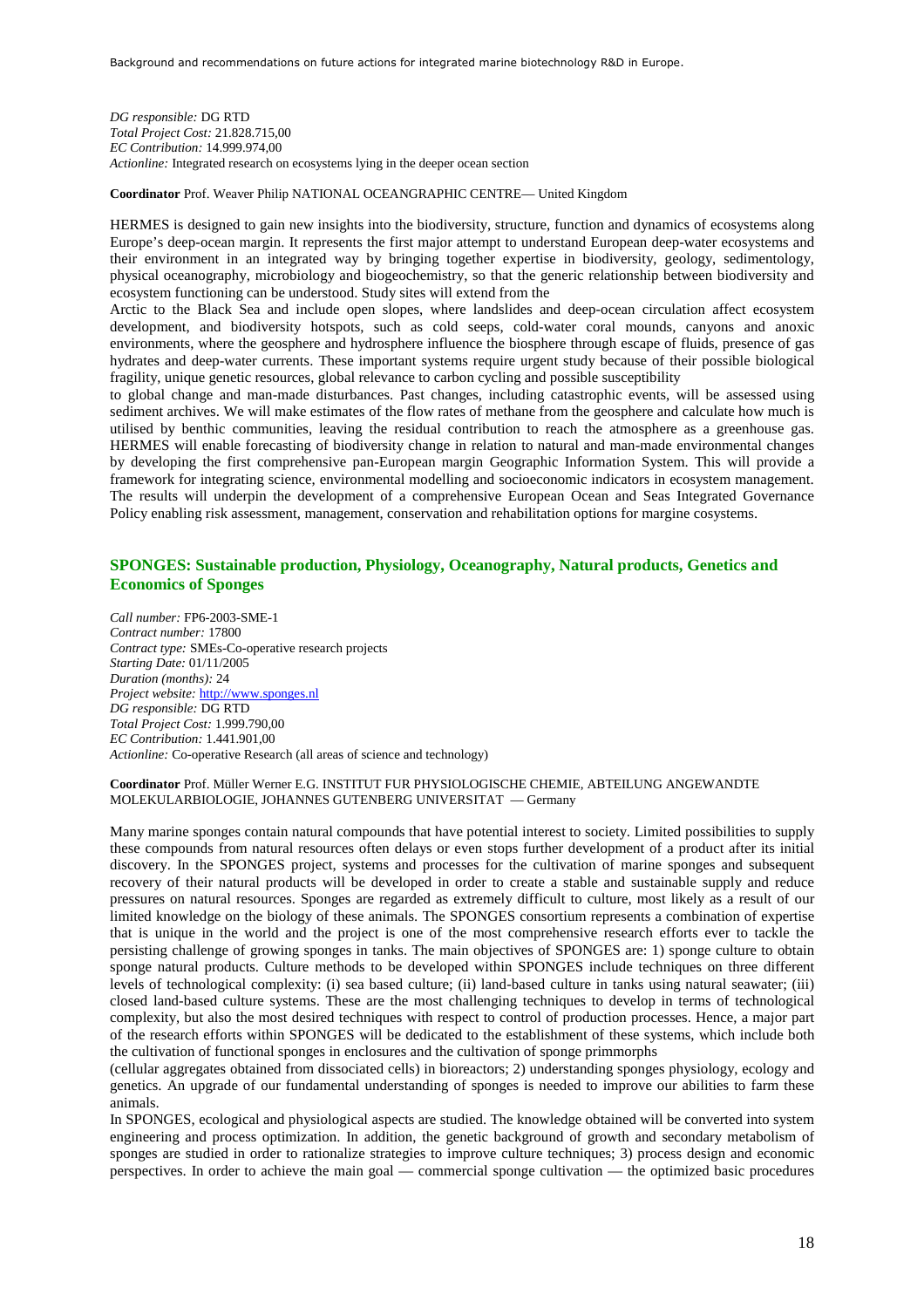need to be up-scaled and validated. Market analyses will be executed and business plans will be presented for each individual technique developed as well as for the integrated sponge culture technology. The project will strongly improve the competitive position of Europe in marine biotechnology and is expected to generate new products for the market.

### **AQUABREEDING: Towards enhanced and sustainable use of genetics and breeding in the European aquaculture industry**

*Call number:* FP6-2005-SSP-5A *Contract number:* 044424 *Contract type:* Specific Support Action *Starting Date:* 01/12/2006 *Duration (months):* 24 *Project website:* http://www.aquabreeding.eu *DG responsible:* DG MARE *Total Project Cost:* 236.614,00 *EC Contribution:* 236.614,00 *Actionline:* The modernisation and sustainability of fisheries policies

#### **Coordinator** Mr Chavanne Hervé ISTITUTO SPERIMENTALE ITALIANO 'LAZZARO SPALLANZANI' — Italy

The European aquaculture industry is a dynamic production sector characterized by a large variety of cultivated species and various rearing environments. The industry, although heterogeneous in size and type, is willing to collaborate with research organisations to tackle the problems inherent to any young production system but also to invest in strategic areas. Genetic improvement represents a crucial area for any industry whose activities depend on the trade of improved 'seeds' in both the plant and animal production sectors. When we consider the commitments made by the aquaculture sector in the area of genetic improvement, the industry can be divided into two halves. On one side pioneering companies have developed sophisticated selection programs and are now investing in the application of new technologies to their breeding systems. On the other side are the small producers which have either set up sporadic breeding activities or have not invested at all in breeding and are still using unselected broodstock. The project tackles this imbalance through the following objectives:

1) definition of the research priorities of the industry already involved in aquaculture breeding,

2) promotion of knowledge dissemination to support a major involvement of the entire industry in breeding activities,

3) creation of the conditions for a progressive integration of the European aquaculture industry into the FABRE Technology Platform.

The output of this project will consist of the definition of a strategic research agenda for the aquaculture sector in relation to breeding techniques and the provision of a vision paper defining the needs of the industry within the remit of the Technology Platform on Animal Breeding. The project also intends to increase the awareness within the entire industry of the benefits of implementing breeding activities and the use of genomic tools in the production of aquaculture species and by doing this assist in addressing the imbalance described above.

#### **AQUAFUNC: Integrated knowledge on functional genomics in sustainable aquaculture**

*Call number:* FP6-2004-SSP-4 *Contract number:* 22685 *Contract type:* Specific Support Action *Starting Date:* 01/11/2005 *Duration (months):* 24 *Project website:* http://genomics.aquacultureeurope.org/ *DG responsible:* DG MARE *Total Project Cost:* 177.469,00 *EC Contribution:* 177.120,00 *Actionline:* The modernisation and sustainability of fisheries policies

#### **Coordinator** Dr Sundell Kristina UNIVERSITY OF GOTEBORG— Sweden

A number of projects, using molecular technologies and a functional genomics approach to improve sustainability of European aquaculture, have been funded within the EU 5th and  $6<sup>th</sup>$  frame work program. An integration of the outcome of these projects would undoubtedly contribute to build a large common knowledge base in this area. A synthesis of the different data sets can be expected to have a leverage effect, creating a more significant output than he sum of the individual projects. Integration and communication of the different projects outcome would also reduce possible overlap both currently and in the future. Bringing together large number of research groups/projects in a common forum should generate a critical mass and improve European and International visibility in this important area of production. he overall aim of the present project is to integrate the outcome of the projects within Framework Program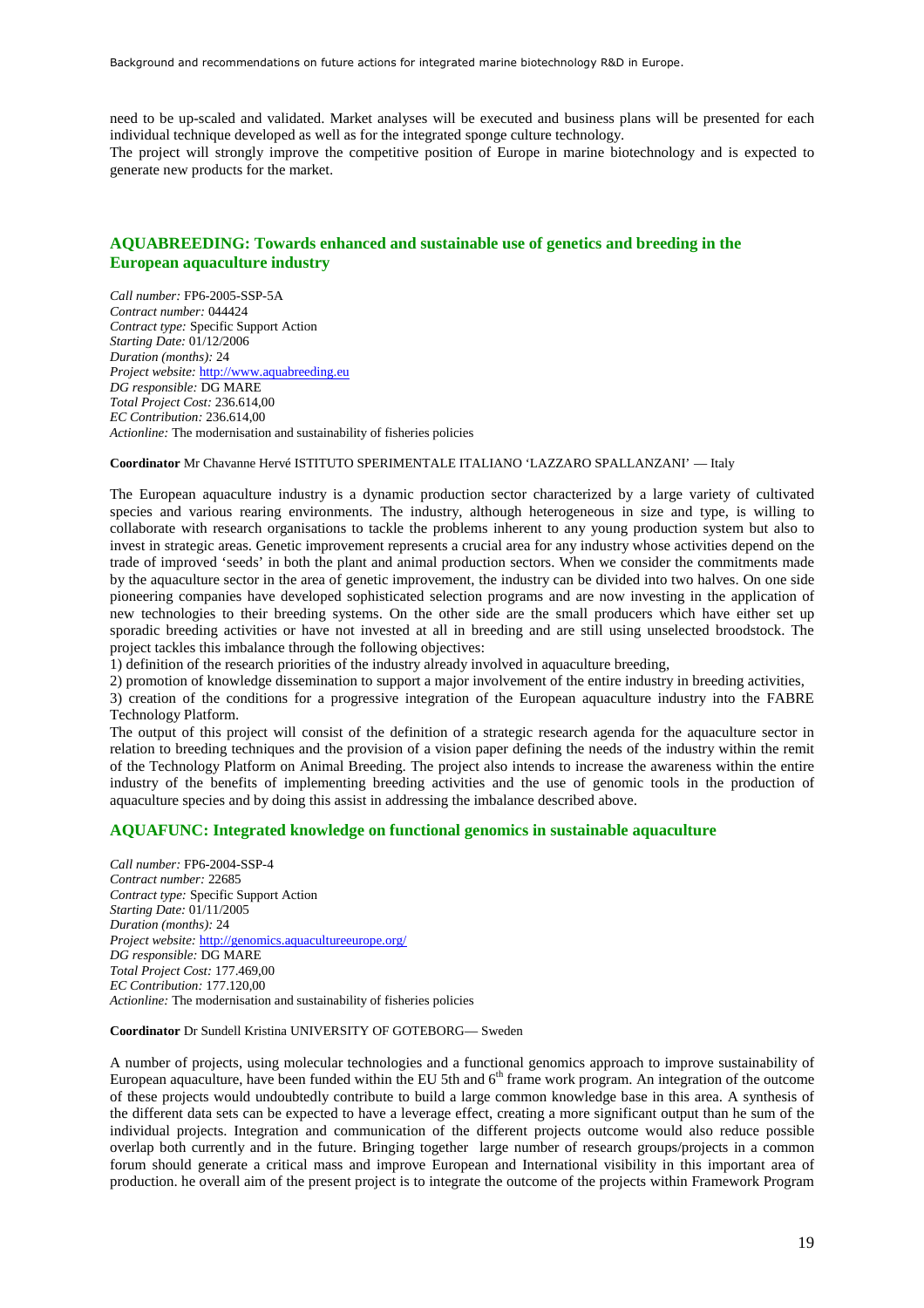5 and 6 that concern genome mapping and functional genomics n aquaculture, in order to generate a common scientific basis of a functional genomics approach o aquaculture. This will be achieved through a series of instruments including work group meetings, analyse and combining of results in joint scientific publications as well as the creation of a common Internet site containing both public and restricted, accessible for registered scientific members, areas.

#### **BIODIVERSA: An ERA-Net in Biodiversity Research**

*Call number:* ERA-NET/1/CA-SSA *Contract number:* 517836 *Contract type:* Coordination action *Starting Date:* 01/05/2005 *Duration (months):* 48 *Project website:* http://www.eurobiodiversa.org *DG responsible:* DG RTD *Total Project Cost:* 2.837.440,00 *EC Contribution:* 2.837.440,00 *Actionline:* Networking of national or regional programmes or parts of programmes; actors: public authorities, research agencies, open call for proposals (ERA-NETs)

**Coordinator** Ms Deschamps Anne-Marie INSTITUT NATIONAL DE LA RECHERCHE AGRONOMIQUE — France

BIODIVERSA is an ERA Net involving 15 countries and 19 major research funding agencies in Europe with significant research funding in the field of terrestrial, freshwater and marine biodiversity. Most ERA-Net members are represented on other fora which discuss and recommend requirements for European biodiversity research: including the Convention for Biological Diversity (CBD-SBSTTA), Diversitas, the European Platform for Biodiversity Research Strategy (EPBRS) and the European Science Foundation (ESF). Recommendations from these fora are often made without a formal mechanism to ensure connection with the strategies, priorities and budgets of national research funding agencies. The aim of BIODIVERSA is to contribute to setting up such a mechanism, and its objective for the period 2004- 2008 is to achieve an efficient trans-national research cooperation in the field of biodiversity research funding. With the aim of contributing to the implementation of the EU Biodiversity Strategy, BiodivERsA will allow the funding agencies to collate existing activities, compare future strategies and recommendations of consultative bodies, and systematically explore opportunities for future collaboration. BIODIVERSA will also contribute to better coherence and increased synergies between the national programmes of cooperation with developing countries in the field of biodiversity research funding. In order to achieve this, BIODIVERSA will proceed through seven stages: (i) inventory, description and classification of biodiversity research programmes and research funding programmes of ERA-Net members; (ii) information gathering and linkage of ERA-Net members funding programmes with developing countries; (iii) identification of best practices to be compared, shared and implemented among the participants; (iv) identification of the existing opportunities for cooperation; (v) identification of administrative, legal and technical barriers to cooperation.

#### **ERATS: Ecological risk-assessment of transgenic fish**

*Call number:* FP6-2002-MOBILITY-6 *Contract number:* 8141 *Contract type:* Marie Curie *Starting Date:* 01/05/2006 *Duration (months):* 36 *Project website:* http://vivaldi.zool.gu.se/Ekologi/Projects/Laxfiskgruppen/ Transgenics/riskassr.htm *DG responsible:* DG RTD *EC Contribution:* 178.683,00 *Actionline:* Marie Curie Outgoing International Fellowships (OIF)

**Coordinator** Dr Grevby Cecilila Dr Johnsson Jörgen UNIVERSITY OF GOTEBORG— Canada

Recent advances in gene technology have been applied to create fast-growing transgenic fish, which are of great commercial interest to shorten production cycles and increase food production. However, there is growing concern over the impact escaped growth hormone (GH) transgenic fish may have on the natural environment. To predict these risks it is crucial to obtain data on the relative fitness of transgenic and non-transgenic fish under nature-like conditions. Empirical data on this is, however, lacking at present. Since transgenic fish cannot be released to the wild, studies on these fish must be carried out in specially contained laboratory facilities under simulated natural conditions. The main objective of the current proposal is to carry out such work with the goal to obtain knowledge of the potential ecological risks associated with commercial production of transgenic fish. In addition, these transgenic fish will be used both to increase our understanding of how hormones interact with the organism and its environment to regulate behaviour, and to examine evolutionary questions of why growth in nature often is below that physiologically possible. By comparing the performance of transgenic and nontransgenic fish at different life-stages and under various environmental settings, an assessment of the relative success of transgenic fish under natural conditions can be made.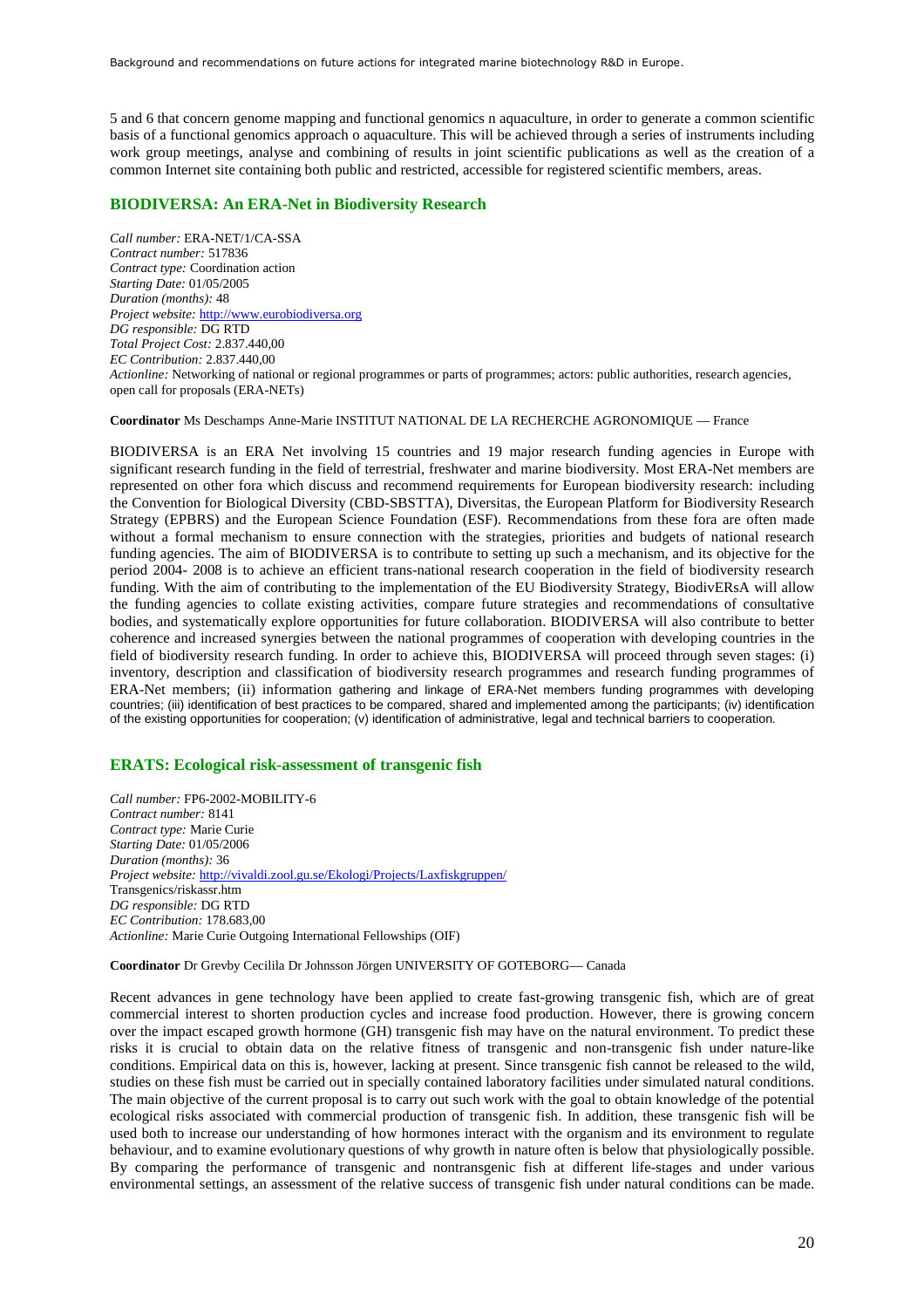This information will form the base for policy decisions associated with commercial production of transgenic fish which may pose critical risks to natural populations of fish and other aquatic species in their ecosystems.

#### **RESEARCH PROJECTS IN 7 TH FRAMEWORK PROGRAMME**

#### **MAMBA: Marine metagenomics for new biotechnological applications (***MAMBA***)**

*Call number:FP7-COOPERATION-* KBBE-2008-3 *Contract number:*226977 *Contract type:* Small or medium-scale focused research project *Starting Date:* 01/07/2009 *Duration (months):* 48 *Project website: DG responsible:* DG RTD *EC Contribution:* 2.88 million euro

#### Coordinator: BANGOR UNIVERSITY COLLEGE ROAD UNITED KINGDOM

The Project aims at the mining of individual enzymes and metabolic pathways from extremophilic marine organisms and the metagenomes from microbial communities from peculiar marine environments and consequent funneling the new enzymatic reactions and processes towards the new biotechnological applications. Project builds up on the scientific and technological excellence of individual academic and industrial partners, and beyond that, on application of the state-of-the-art technologies for archiving, molecular screening for the activities (using a unique Surface Plasmon Resonance screening platform), protein structure elucidation, enzyme engineering and directed evolution and establishing new biotechnological processes (biocatalysis, synthesis of fine chemicals, etc.). establishing new biotechnological processes (biocatalysis, synthesis of fine chemicals, etc.).

Marine sampling hotspots to produce the metagenomic resources for their further exploration will cover the whole diversity of marine microbial life at its limits (hypersaline, low and high temperature, high pressure and low water activity conditions, etc.). Individual enzymes interacting with the substrates will be identified, and in case they are new, hyper-expressed and crystallized and their structures will be elucidated. Consequently, the most promising candidates will be scored against the chiral substrates of relevance for biocatalysis and their ability to perform in water-free systems will be evaluated, the directed evolution will be implemented to improve the performance, and specificity of the enzymes.

A comprehensive bioinformatic survey throughout the whole tree of cellular life will reveal and suggest the new candidates homologous to the discovered new proteins, from other organisms to be cloned and assayed. The implementation of the set of new enzymes in the biotechnological processes for fine chemical synthesis and drug discovery will be conducted in a strong alliance with competent industrial partners.

#### **MIDTAL: Microarrays for the detection of toxic algae**

*Call number:FP7-* COPERATION - ENV.2007 *Contract number*201724 *Contract type:* Small or medium-scale focused research project *Starting Date:* 01/09/2008 *Duration (months):* 45 *Project website:* http://www.midtal.com/ *DG responsible:* DG RTD *EC Contribution:* 2.23 million euro

#### **Coordinator**: Parr JON, MARINE BIOLOGICAL ASSOCIATION OF THE UNITED KINGDOM - UNITED KINGDOM

Microalgae in marine and brackish waters of Europe regularly cause «harmful effects», considered from the human perspective, in that they threaten public health and cause economic damage to fisheries and tourism. Cyanobacteria cause similar problems in freshwaters. These episodes encompass a broad range of phenomena collectively referred to as «harmful algal blooms» (HABs). They include discoloration of waters by mass occurrences of microalgae (true algal blooms that may or may not be «harmful») to toxin-producing species that may be harmful even in low cell concentrations.

A broad classification of HAB distinguishes three groups of toxic organisms. For adequate management of these phenomena, monitoring of microalgae is required. However, the effectiveness of monitoring programmes is limited by the fact that it is time consuming and morphology as determined by light microscopy may be insufficient to give definitive species and toxin attribution. Once cell numbers reach a threshold level, then shellfish are selected to toxin analysis by the mouse bioassay. The mouse bioassay is continued on a daily basis until no more toxin is detected. Molecular and biochemical methods are now available that offer rapid means of both species and toxin detection. In this project we will target rapid species identification using rRNA genes as the target.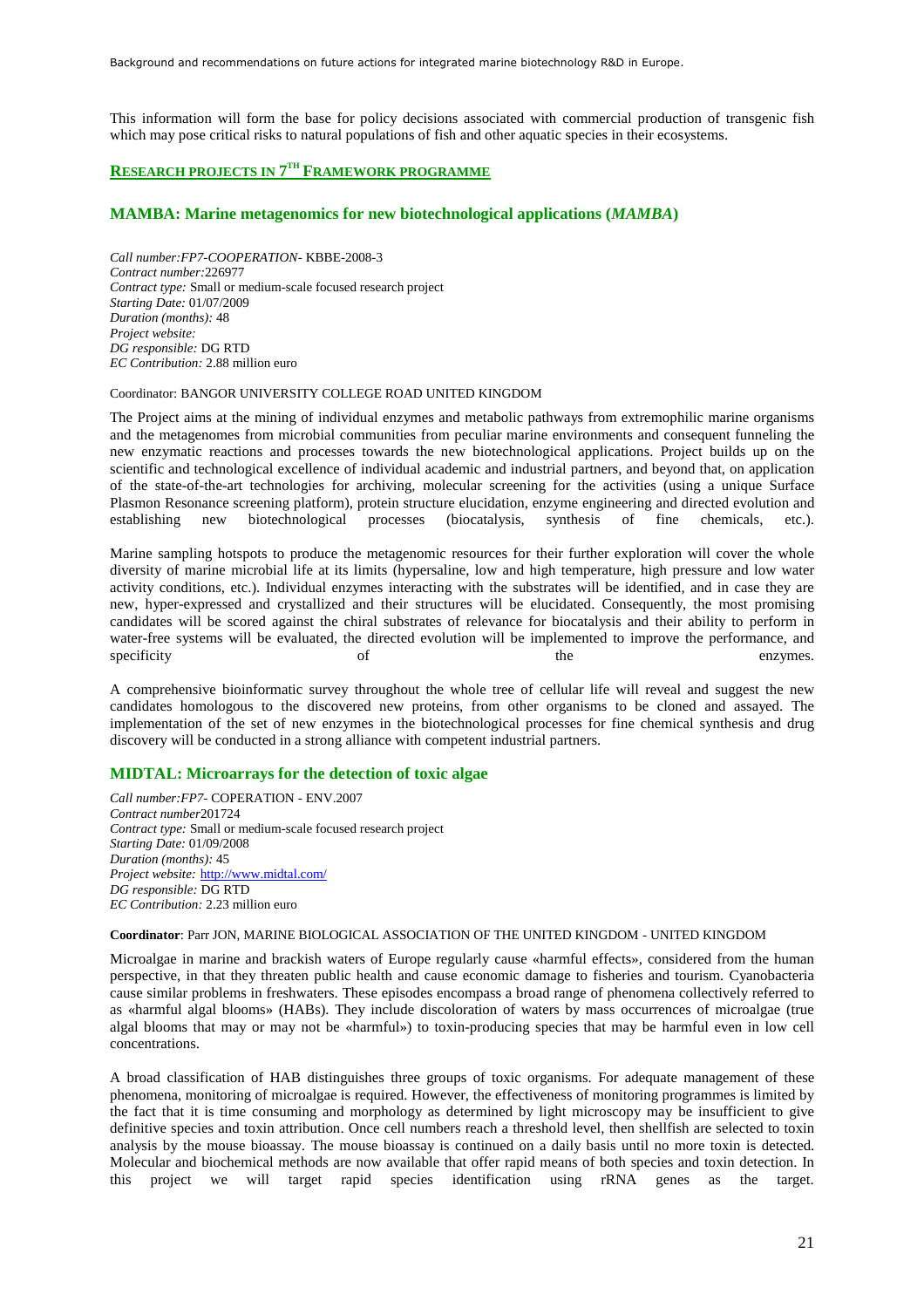We include antibodies to specific toxins because even when cell numbers are very low, the toxins can be present and can be accumulated in the shellfish. Microarrays are the state of the art technology in molecular biology for the processing of bulk samples for detection of target RNA/DNA sequences.The purpose of MIDTAL is to support the common fisheries policy to aid the national monitoring agencies by providing new rapid tools for the identification of toxic algae and their toxins so that they can comply with ECC directive 91/1491/CEE that can be converted to cell numbers and reduce the need for the mouse bioassay.

### **ASSEMBLE: Association of European marine biological laboratories**

*Call number:*FP7- CAPACITIES -INFRA-2008 *Contract number*227799 *Contract type: Starting Date:* 01/03/2009 *Duration (months):* 48 *Project website:*<http://www.assemblemarine.org/> *DG responsible:* DG RTD *EC Contribution:* 8.7 million euro

**Coordinator**: Margareta AHLQWIST, GOETEBORGS UNIVERSITET - SWEDEN

ASSEMBLE is a research infrastructure initiative, funded within the European Union's 7th framework programme for Research and Technological Development, comprising a network of marine research stations. The joint research activities of ASSEMBLE are designed to improve the quality of provision of marine organisms with an emphasis on models for marine genomics. This includes multi-cellular organisms, unicellular eukaryotic organisms and cell lines as well as genetic and molecular resources. The research projects in ASSEMBLE will focus on:

- $\triangleright$  Improving the provision of whole, multi-cellular organisms, including such activities as tank development, flow control, filtration and containment, feeding, breeding, and distribution of marine plants and animals;
- Improving the provision of unicellular eukaryotic organisms and cell lines, including such activities as development of new cell lines, development of techniques for cryopreservation.
- $\triangleright$  Improving the provision of genetic and molecular resources, including such activities as the development of mutant lines, and the curation and arraying of libraries prior to their archiving into a common genomic resource centre (MPI-MG, Berlin).

#### **ELIXIR: European Life-Science Infrastructure for Biological Information**

*Call number:*FP7- CAPACITIES -INFRA-2007 *Contract number*211601 *Contract type: Starting Date:* 01/11/2007 *Duration (months):* 38 *Project website:*http://ww[w.elixir-europe.org](http://www.elixir-europe.org/) *DG responsible:* DG RTD *EC Contribution:* 4.5 million euro

**Coordinator**: Janet THORNTON, EUROPAISCHES LABORATORIUM FUER MOLEKULARBIOLOGIE – EMBL - GERMANY

ELIXIR is a research infrastructure initiative, funded within the European Union's 7th framework programme for Research and Technological Development with the aim to develop the plan for a sustainable infrastructure for biological information in Europe. This plan focuses on generating stable funding for Europe's most important publicly accessible databases of molecular biological information, and the development of a compute infrastructure that can cope with the biological data deluge. ELIXIR is one of 44 research infrastructures recommended by the European Strategy Forum for Research Infrastructures as being of key strategic importance to Europe's future. ELIXIR holds a special place among these because it will provide infrastructure for the other biological, medical and environmental research infrastructures being developed. ELIXIR will provide: data resources; bio-computer centres; an infrastructure for integration of biological data, software tools and services throughout and beyond Europe; support for other European infrastructures in biomedical and environmental research; and services for the research community, including training and standards development.

#### **EMBRC: European Marine Biological Ressource Centre**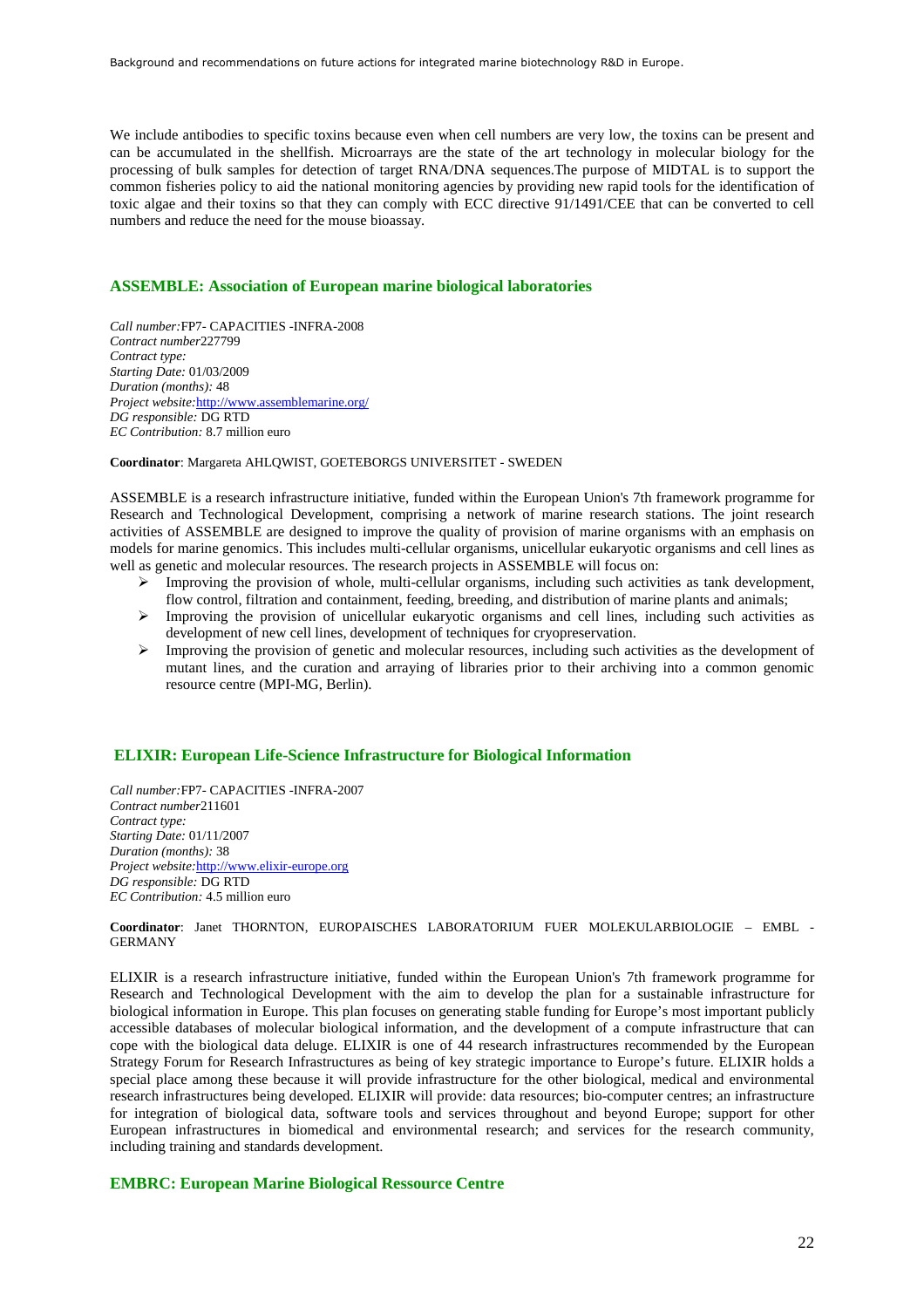*Call number:* FP7- CAPACITIES -INFRA *Contract number Contract type: Starting Date: Duration (months):* 38 *Project website:* http://www.embrc.eu/ *DG responsible:* DG RTD *EC Contribution:*

The European Strategy Forum for Research Infrastructures selected end 2008 the European Marine Biological Resource Centre (EMBRC), to become the newest large-scale infrastructure for marine science. This infrastructure will enable scientists to use the most up-to-date techniques to study the composition, functioning and diversity of marine organisms, providing important benefits for life sciences and biomedicine and bringing new insights to the way organisms evolve and adapt to a changing environment. This initiative builds on the synergy developed between partner marine institutes during the Sixth Framework Programme of the European Commission, where networks of excellence in marine biology, such as Marine Genomics Europe, have had a major impact on advancing marine research. The action plan to realise the EMBRC infrastructure will begin with practical steps to obtain governmental commitment from member states and initiate the construction of this new European entity. Importantly the partners will collaborate on the legal and practical issues and liaise with their national representatives and research councils to make this proposal a reality. In the longer term, the ambition is to develop EMBRC as a major global player providing European researchers with a world class infrastructure to explore the world's valuable marine biological resources.

---------------------

#### **Linked projects and networks:**

| <b>EUROCEANS</b> | http://www.eur-oceans.eu/                |
|------------------|------------------------------------------|
| LIFEWATCH.       | http://www.lifewatch.eu/index.php?id=392 |
| MarinERA network | http://www.marinera.net:                 |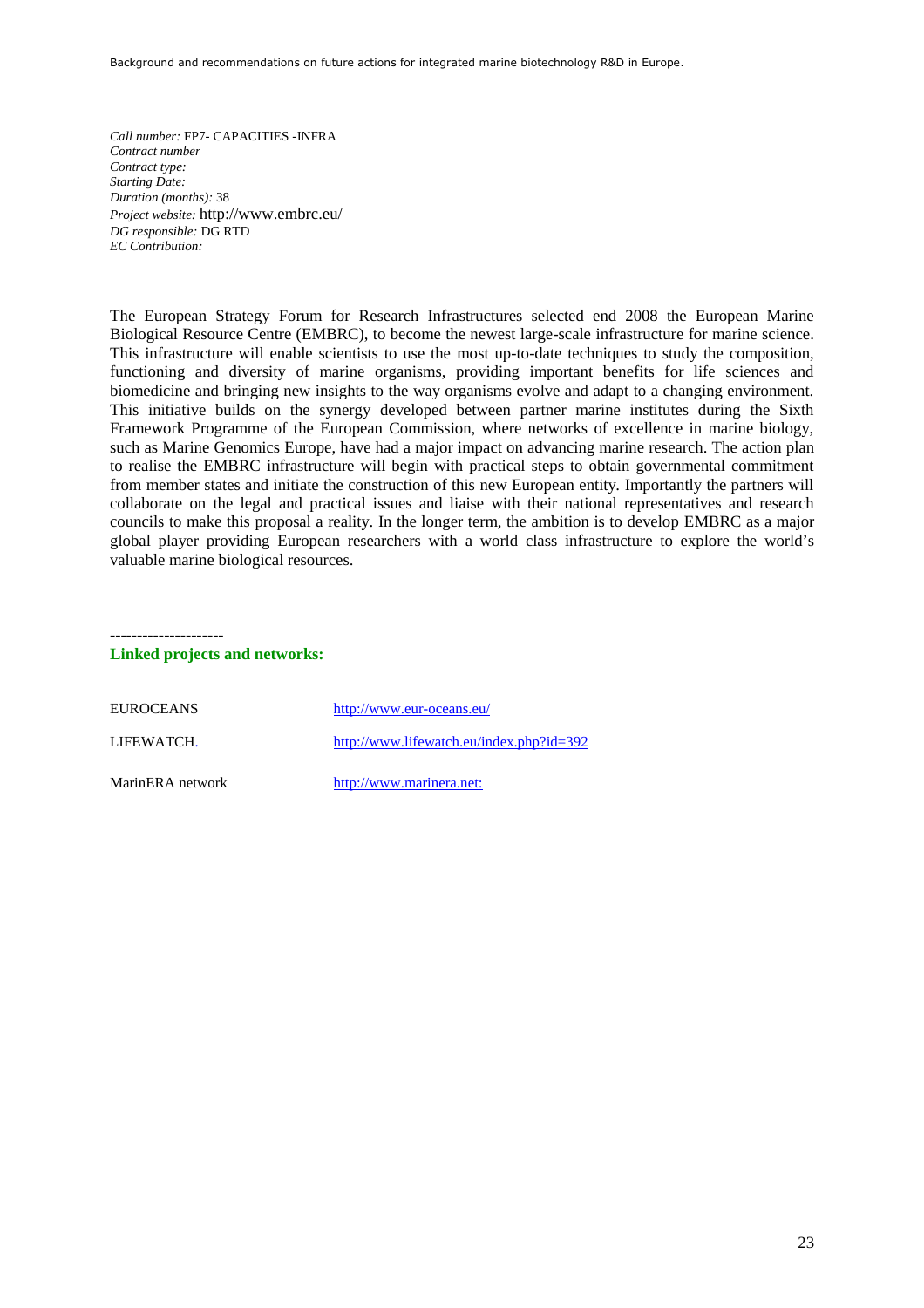## <span id="page-23-0"></span>**Appendix 3 - Persons who contributed to the CWG-MB**

### **Belgium**

Kathleen D'Hondt (coordinator) [kathleen.dhondt@ewi.vlaanderen.be](mailto:kathleen.dhondt@ewi.vlaanderen.be)

Flanders Government - department Economy, Science and Innovation, Brussels, Belgium

### **Denmark**

Lone Gram (until December 2008)

Technical University of Denmark, National Institute of Aquatic, Resources, Lyngby, Denmark

Torger Børresen [tb@aqua.dtu.dk](mailto:tb@aqua.dtu.dk)

Technical University of Denmark, National Institute of Aquatic Resources.

Thomas Sicheritz-Ponten [thomas@cbs.dtu.dk](mailto:thomas@cbs.dtu.dk)

Technical University of Denmark, Center for Biological Sequence Analysis, BioCentrum, Lyngby, Denmark

### **France**

Joël Querellou [Joel.Querellou@ifremer.fr](mailto:Joel.Querellou@ifremer.fr)

Microbiology of Extreme Environments Ifremer, Centre de Brest, Plouzane, France

### **Germany**

Barbara Schieferstein (until January 2009)

Bremer Investitions-Gesellschaft mbH

Gabriele Huhn [Gabriele.Huhn@Norgenta.de](mailto:Gabriele.Huhn@Norgenta.de)

Norgenta GmbHn, North German Life Science Agency, Lübeck, Germany

### **Ireland**

Dermot Hurst [dermot.hurst@marine.ie](mailto:dermot.hurst@marine.ie)

Marine Institute, Rinville, Oranmore, Co. Galway, Ireland

### **Norway**

Steinar Bergseth (coordinator) [stb@forskningsradet.no](mailto:stb@forskningsradet.no)

The Research Council of Norway, Oslo, Norway.

### **Turkey**

Meltem Conk Dalay [meltemconkdalay@gmail.com](mailto:meltemconkdalay@gmail.com)

Ege University, Dep. of Bioengineering, Bornova-İzmir, Türkiye.